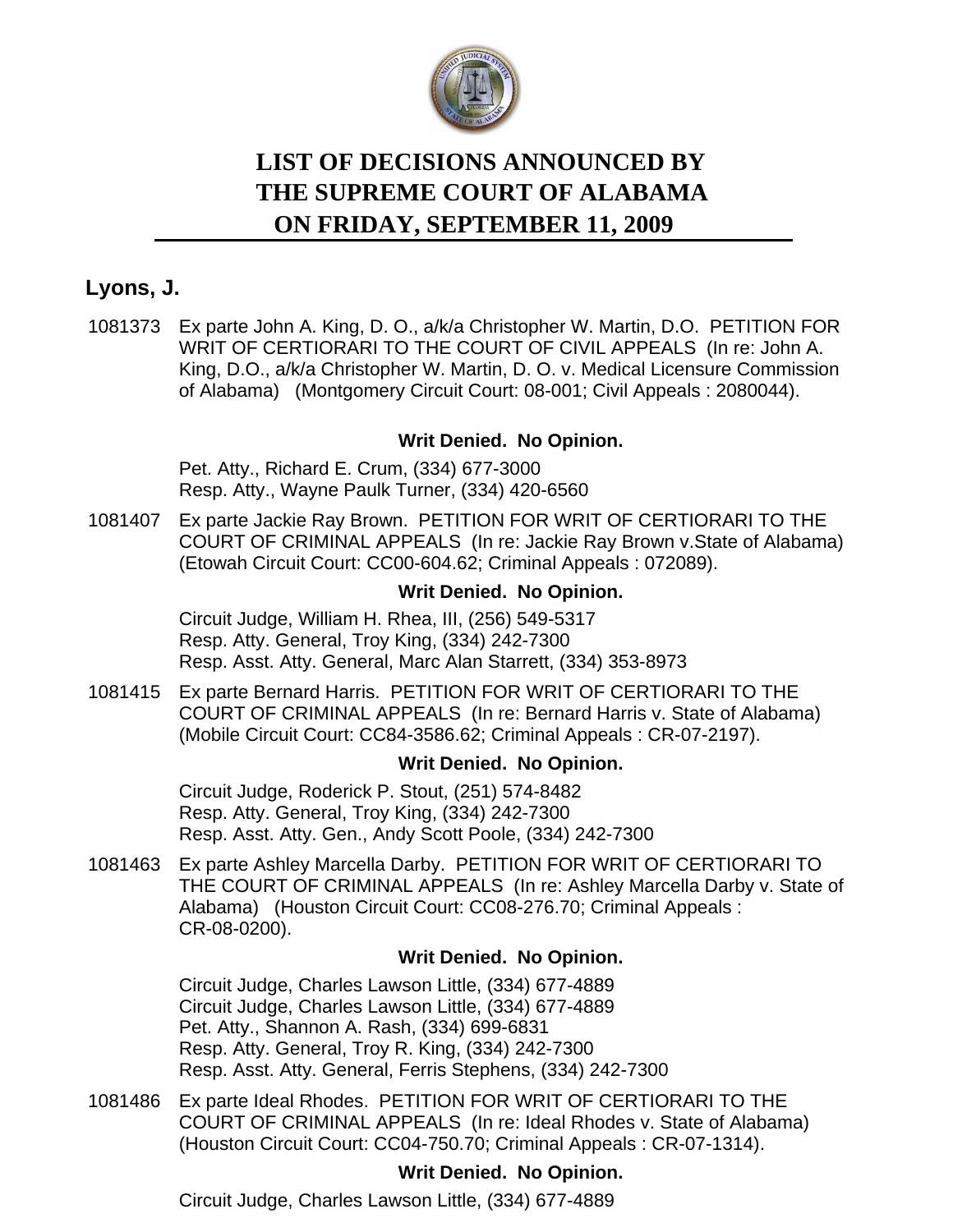Pet. Atty., Archie B. Creech, (205) 612-5788 Resp. Atty. General, Troy R. King, (334) 242-7300 Resp. Asst. Gen. Counsel, John J. Davis, (334) 353-9131

[1081500](https://efile.judicial.state.al.us/displaydocs.cfm?no=179858&event=2QT0R7CST) Ex parte Malcolm Wilcox. PETITION FOR WRIT OF CERTIORARI TO THE COURT OF CIVIL APPEALS (In re: Malcolm Wilcox v. Joy Wilcox) (Hale Circuit Court: DR-04-50; Civil Appeals : 2070767).

### **[Writ Denied. No Opinion.](https://efile.judicial.state.al.us/displaydocs.cfm?no=179858&event=2QT0R7CST)**

Circuit Judge, Thomas ap Roger Jones, (334) 874-2510 Pet. Atty., Mitchell Howie, (256) 533-2400 Resp. Atty., Alexander F Braswell, (334) 289-0556 Resp. Atty., William H. Webster, (334) 264-9472

[1081521](https://efile.judicial.state.al.us/displaydocs.cfm?no=179860&event=2QT0R7U7E) Ex parte Moneek Marcell Ackles. PETITION FOR WRIT OF CERTIORARI TO THE COURT OF CRIMINAL APPEALS (In re: Moneek Marcell Ackles v. State of Alabama) (Talladega Circuit Court: CC94-261.62; Criminal Appeals : CR-08-0743).

### **[Writ Denied. No Opinion.](https://efile.judicial.state.al.us/displaydocs.cfm?no=179860&event=2QT0R7U7E)**

Circuit Judge, William E. Hollingsworth, III, (256) 761-2108 Resp. Atty. General, Troy R. King, (334) 242-7300 Resp. Asst. Atty. General, Tracy Millar Daniel, (334) 353-0074

[1081536](https://efile.judicial.state.al.us/displaydocs.cfm?no=179861&event=2QT0R8GCX) Ex parte Willverto Lemerro Foster. PETITION FOR WRIT OF CERTIORARI TO THE COURT OF CRIMINAL APPEALS (In re: Willverto Lemerro Foster v. State of Alabama) (Madison Circuit Court: CC08-1473; Criminal Appeals : CR-08-0697).

#### **[Writ Denied. No Opinion.](https://efile.judicial.state.al.us/displaydocs.cfm?no=179861&event=2QT0R8GCX)**

Circuit Judge, Loyd H. Little, Jr., (256) 532-3440 Pet. Atty., James C. Alison, (256) 539-3646 Resp. Atty. General, Troy R. King, (334) 242-7300 Resp. Asst. Atty. Gen., Beth Slate Poe, (334) 242-7377

[1081538](https://efile.judicial.state.al.us/displaydocs.cfm?no=179862&event=2QT0R8QUV) Ex parte Robert Earl Woods. PETITION FOR WRIT OF CERTIORARI TO THE COURT OF CRIMINAL APPEALS (In re: Robert Earl Woods v. State of Alabama) (Mobile Circuit Court: CC77-1457.63; CC77-1458.63; CC77-1500.62; Criminal Appeals : CR-08-1136).

#### **[Writ Denied. No Opinion.](https://efile.judicial.state.al.us/displaydocs.cfm?no=179862&event=2QT0R8QUV)**

Circuit Judge, Robert Herschel Smith, (251) 574-8485 Resp. Atty. General, Troy R. King, (334) 242-7300 Resp. Asst. Atty. Gen., Jean Alexandra Therkelsen, (334) 242-7300

[1081589](https://efile.judicial.state.al.us/displaydocs.cfm?no=179865&event=2QT0R9R1I) Ex parte Spencer Hatcher. PETITION FOR WRIT OF CERTIORARI TO THE COURT OF CRIMINAL APPEALS (In re: Spencer Hatcher v. State of Alabama) (Jefferson Circuit Court: CC89-953.21; Criminal Appeals : CR-08-0854).

### **[Writ Denied. No Opinion.](https://efile.judicial.state.al.us/displaydocs.cfm?no=179865&event=2QT0R9R1I)**

Circuit Judge, J. William Cole, (205) 325-5290 Resp. Atty. General, Troy R. King, (334) 242-7300 Resp. Asst. Gen. Counsel, John J. Davis, (334) 353-9131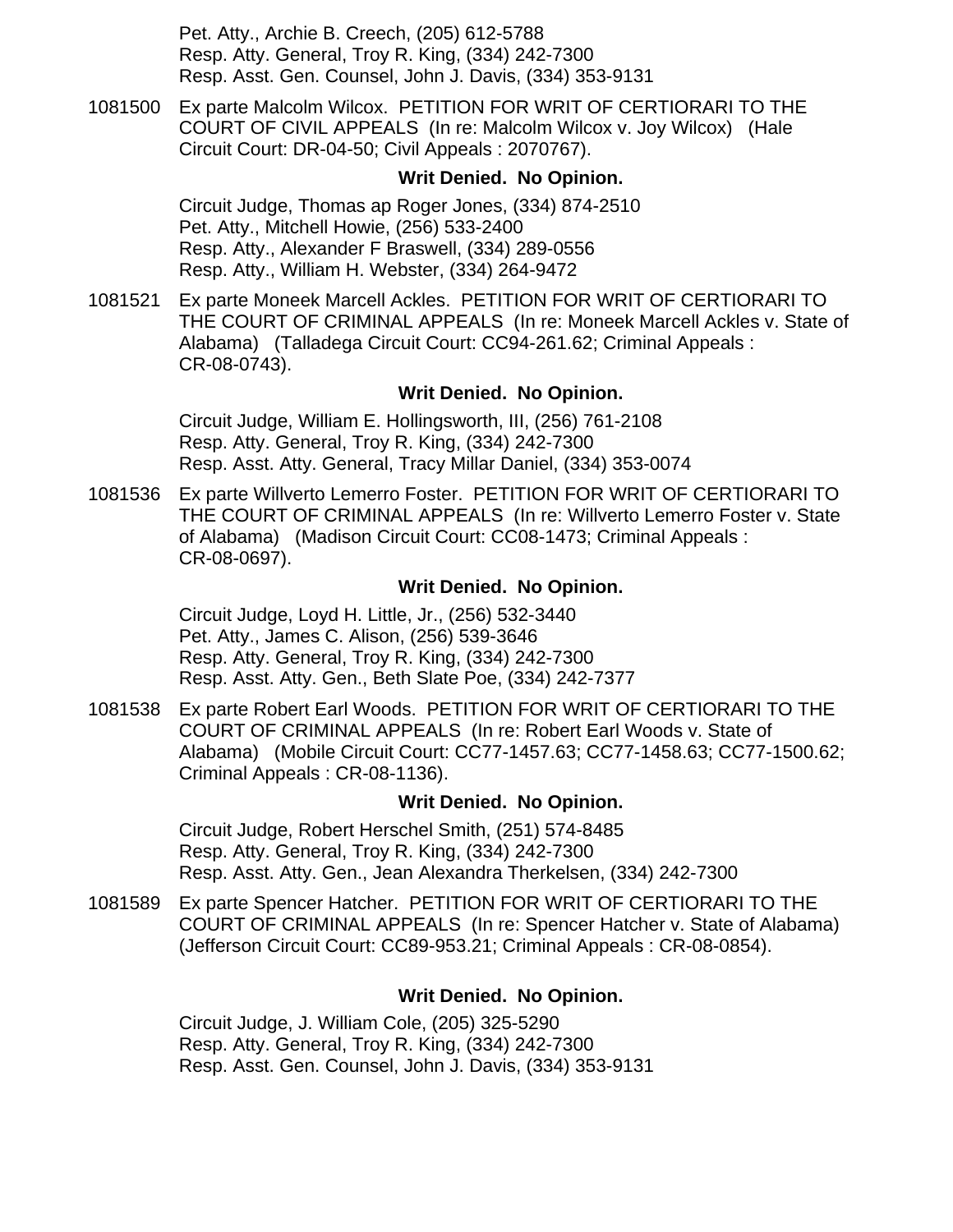# **Woodall, J.**

[1080847](https://efile.judicial.state.al.us/displaydocs.cfm?no=179956&event=2QT0SB9XV) Jefferson County Board of Health v. Birmingham Hide & Tallow Company, Inc. (Appeal from Jefferson Circuit Court, Bessemer Division: CV-07-172).

### **[Reversed And Remanded.](https://efile.judicial.state.al.us/displaydocs.cfm?no=179956&event=2QT0SB9XV)**

Circuit Judge, Eugene R. Verin, (205) 481-4170 Aplt. Atty., James E. Ferguson, (205) 328-4100 Aplt. Atty., David S. Maxey, (205) 328-4100 Aplt. Atty., Wade C. Merritt, (205) 328-4100 Aple. Atty., Charles Moses, III, (205) 967-0901 Aple. Atty., James S Ward, (205) 871-5404

[1080912](https://efile.judicial.state.al.us/displaydocs.cfm?no=179870&event=2QT0RENCK) Ex parte Allen Forrest Porter, Jr. PETITION FOR WRIT OF CERTIORARI TO THE COURT OF CRIMINAL APPEALS (In re: Allen Forrest Porter, Jr., alias v. State of Alabama) (Jefferson Circuit Court: CC06-1649; Criminal Appeals : CR-07-0471).

### **[Writ Quashed. No Opinion.](https://efile.judicial.state.al.us/displaydocs.cfm?no=179870&event=2QT0RENCK)**

Circuit Judge, Alfred Bahakel, (205) 325-5648 Pet. Atty., Mari Morrison, (205) 982-8515 Resp. Atty. General, Troy R. King, (334) 242-7300 Resp. Asst. Atty. Gen., Yvonne A.H. Saxon, (334) 242-7376

[1081371](https://efile.judicial.state.al.us/displaydocs.cfm?no=179871&event=2QT0REYIY) Ex parte Christina Meyers, individually and as representative of the Plaintiffs' class. PETITION FOR WRIT OF CERTIORARI TO THE COURT OF CIVIL APPEALS (In re: Christina Meyers, individually and as representative of the Plaintiffs' class v. Tim Russell, acting commissioner, Alabama Department of Revenue; Kay Ivey, treasurer for the State of Alabama; and Jefferson County Board of Equalization) (Jefferson Circuit Court: CV-08-133; Civil Appeals : 2070765).

### **[Writ Denied. No Opinion.](https://efile.judicial.state.al.us/displaydocs.cfm?no=179871&event=2QT0REYIY)**

Circuit Judge, Charles Price, (334) 832-1331 Pet. Atty., William J Baxley, (205) 271-1100 Pet. Atty., S. Joshua Briskman, (205) 271-1100 Pet. Atty., Joel Evan Dillard, (205) 271-1100 Resp. Atty. General, Troy R. King, (334) 242-7300 Resp. Atty., Keith Maddox, (334) 242-9690 Resp. Atty., Lionel Charles Williams, (334) 242-9690

[1081403](https://efile.judicial.state.al.us/displaydocs.cfm?no=179872&event=2QT0RFINR) Ex parte Gregory Johnson, Jr. PETITION FOR WRIT OF CERTIORARI TO THE COURT OF CRIMINAL APPEALS (In re: Gregory Johnson, Jr. v. State of Alabama) (Jefferson Circuit Court: CC07-2506; Criminal Appeals : 080324).

### **[Writ Denied. No Opinion.](https://efile.judicial.state.al.us/displaydocs.cfm?no=179872&event=2QT0RFINR)**

Circuit Judge, Virginia A. Vinson, (205) 214-8683 Pet. Atty., Edward D. Tumlin, (205) 424-6868 Resp. Atty. General, Troy King, (334) 242-7300 Resp. Asst. Atty. General, William Duncan Little, (334) 242-4162

[1081406](https://efile.judicial.state.al.us/displaydocs.cfm?no=179873&event=2QT0RG3E4) Ex parte Dylan Cordell Pride. PETITION FOR WRIT OF CERTIORARI TO THE COURT OF CRIMINAL APPEALS (In re: Dylan Cordell Pride v. State of Alabama) (Madison Circuit Court: CC02-1433.60; Criminal Appeals : 080950).

# **[Writ Denied. No Opinion.](https://efile.judicial.state.al.us/displaydocs.cfm?no=179873&event=2QT0RG3E4)**

Circuit Judge, Laura W. Hamilton, (256) 532-3631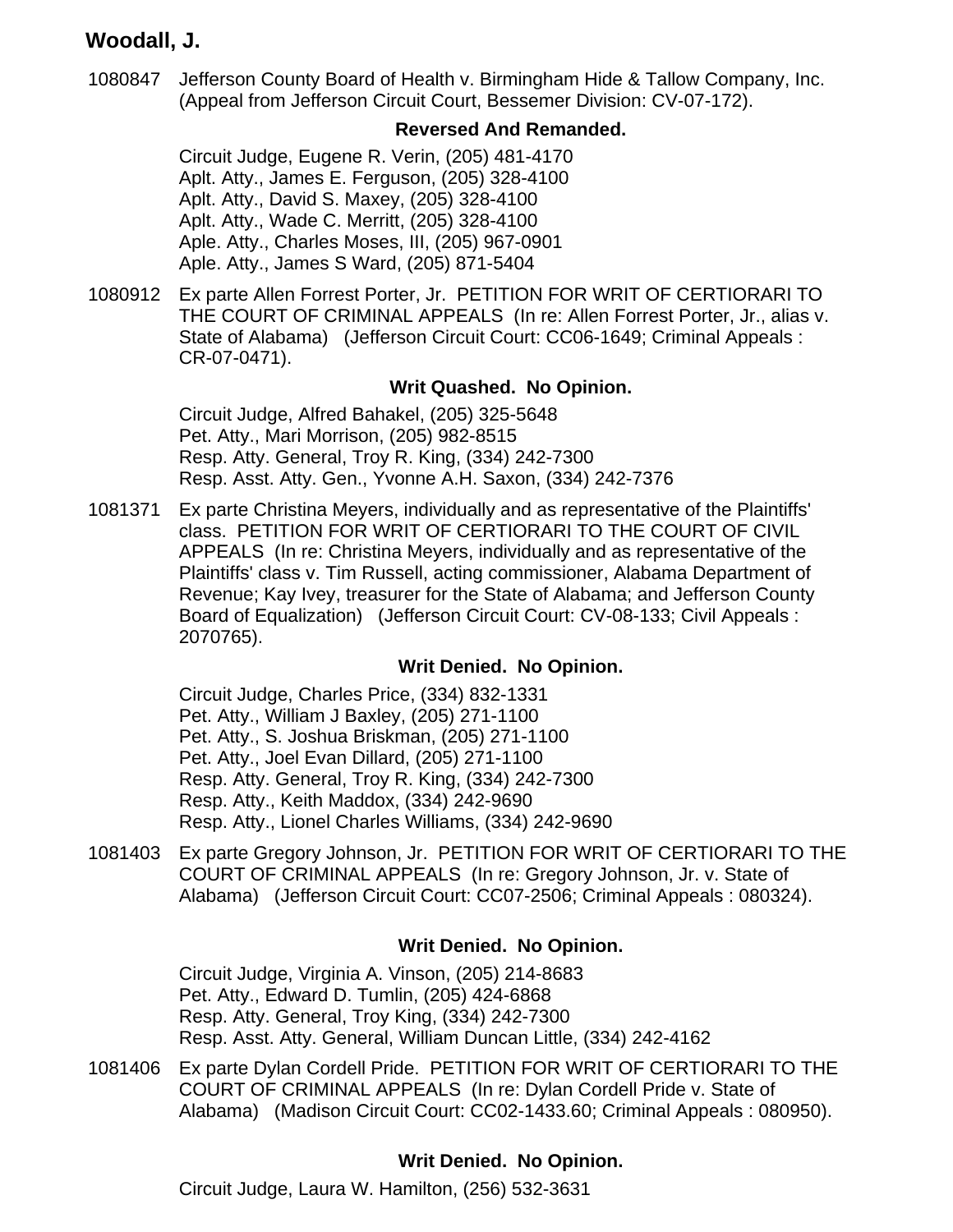Resp. Atty. General, Troy King, (334) 242-7300 Resp. Asst. Atty. Gen., Jack William Willis, (334) 242-7326

[1081445](https://efile.judicial.state.al.us/displaydocs.cfm?no=179874&event=2QT0RGO3I) Ex parte Robert Fitzgerald Rodgers. PETITION FOR WRIT OF CERTIORARI TO THE COURT OF CRIMINAL APPEALS (In re: Robert Fitzgerald Rodgers v. State of Alabama) (Dale Circuit Court: CC97-279.62; Criminal Appeals : CR-08-0523).

### **[Writ Denied. No Opinion.](https://efile.judicial.state.al.us/displaydocs.cfm?no=179874&event=2QT0RGO3I)**

Circuit Judge, Philip B. McLauchlin, Jr., (334) 774-8011 Resp. Atty. General, Troy R. King, (334) 242-7300 Resp. Asst. Atty. General, Ferris Stephens, (334) 242-7300

[1081481](https://efile.judicial.state.al.us/displaydocs.cfm?no=179876&event=2QT0RHBRQ) Ex parte Jeffery Allen Sinyard. PETITION FOR WRIT OF CERTIORARI TO THE COURT OF CRIMINAL APPEALS (In re: Jeffery Allen Sinyard, alias v. State of Alabama) (Lauderdale Circuit Court: CC07-724; Criminal Appeals : CR-07-1254).

### **[Writ Denied. No Opinion.](https://efile.judicial.state.al.us/displaydocs.cfm?no=179876&event=2QT0RHBRQ)**

Circuit Judge, Michael T. Jones, (256) 760-5831 Pet. Atty., Lindsey Mussleman Davis, (256) 766-0503 Resp. Atty. General, Troy R. King, (334) 242-7300 Resp. Asst. Atty. General, Marc Alan Starrett, (334) 353-8973

[1081484](https://efile.judicial.state.al.us/displaydocs.cfm?no=179877&event=2QT0RHS9S) Ex parte Ray Ruth. PETITION FOR WRIT OF CERTIORARI TO THE COURT OF CIVIL APPEALS (In re: Willie Jones v. Ray Ruth) (Montgomery Circuit Court: CV-08-900754; Civil Appeals : 2080249).

### **[Writ Denied. No Opinion.](https://efile.judicial.state.al.us/displaydocs.cfm?no=179877&event=2QT0RHS9S)**

Circuit Judge, Tracy S. McCooey, (334) 832-1365 Pet. Atty., William A Austill, (205) 870-3767 Resp. Atty., Thomas E. James, (205) 324-4008

[1081489](https://efile.judicial.state.al.us/displaydocs.cfm?no=179878&event=2QT0RI9NI) Ex parte Michael Charles Gray, Jr. PETITION FOR WRIT OF CERTIORARI TO THE COURT OF CRIMINAL APPEALS (In re: Michael Charles Gray, Jr. v. State of Alabama) (Montgomery Circuit Court: CC06-1394.60; Criminal Appeals : CR-08-0899).

#### **[Writ Denied. No Opinion.](https://efile.judicial.state.al.us/displaydocs.cfm?no=179878&event=2QT0RI9NI)**

Circuit Judge, Truman M. Hobbs, Jr., (334) 832-7147 Resp. Atty. General, Troy R. King, (334) 242-7300 Resp. Asst. Atty. Gen., Jean Alexandra Therkelsen, (334) 242-7300

[1081490](https://efile.judicial.state.al.us/displaydocs.cfm?no=179879&event=2QT0RIOGN) Ex parte Henry E. Reimer, Sr., et al. PETITION FOR WRIT OF CERTIORARI TO THE COURT OF CIVIL APPEALS (In re: George G. Spottswood and Amy H. Spottswood v. Henry E. Reimer, Sr., et al.) (Baldwin Circuit Court: CV-05-710; Civil Appeals : 2071180).

#### **[Writ Denied. No Opinion.](https://efile.judicial.state.al.us/displaydocs.cfm?no=179879&event=2QT0RIOGN)**

Circuit Judge, James Harvey Reid, Jr., (251) 937-0290 Pet. Atty., Allan R. Chason, (251) 937-2191 Pet. Atty., William Adams Gunter, IV, (334) 242-3254 Resp. Atty., Daniel G. Blackburn, (251) 937-1750 Resp. Atty., Rebecca Ann Gaines, (251) 937-1750 Resp. Atty., William Alexander Gray, Jr, (251) 343-0800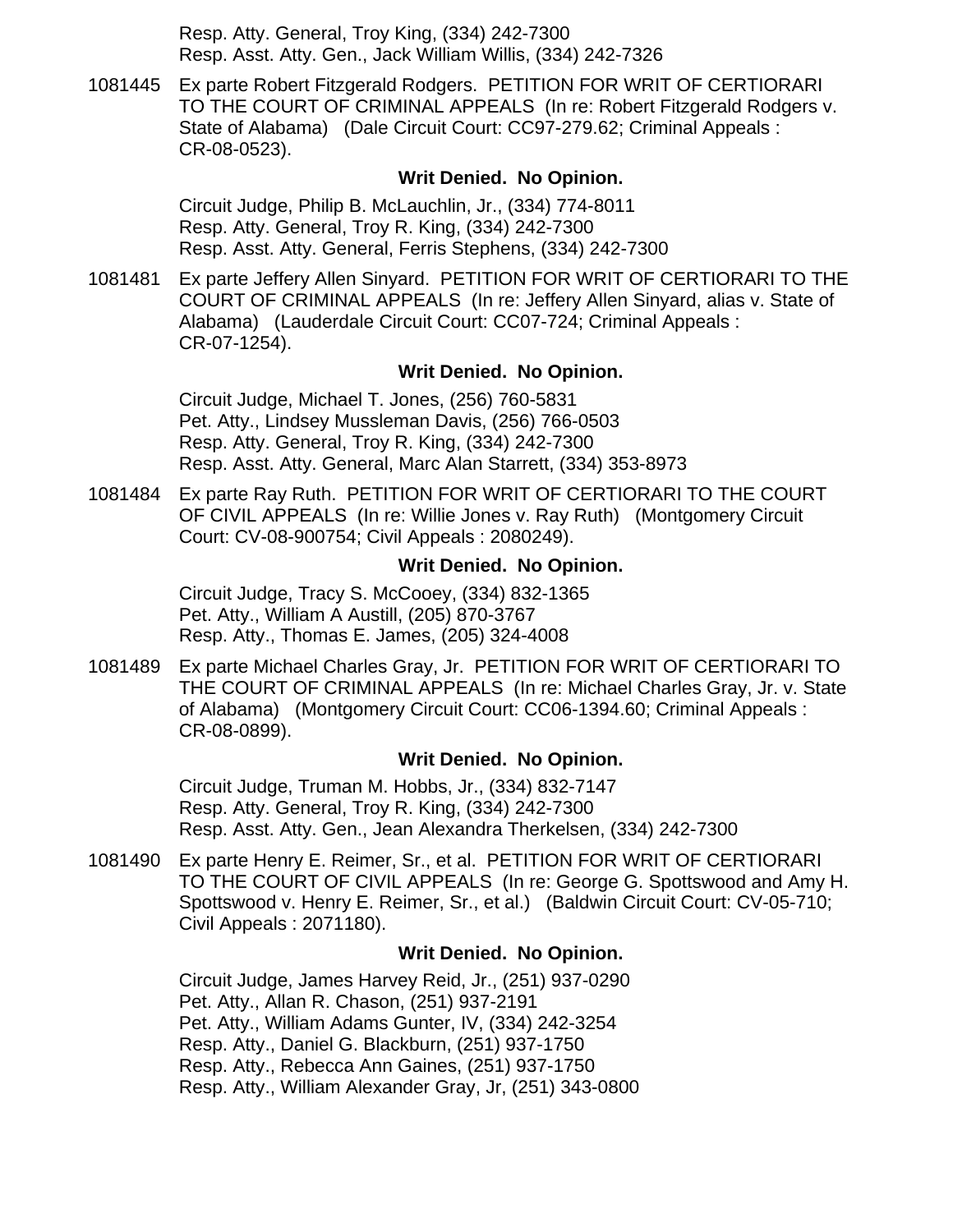[1081603](https://efile.judicial.state.al.us/displaydocs.cfm?no=179880&event=2QT0RJ1BN) Ex parte Dave Thomas. PETITION FOR WRIT OF CERTIORARI TO THE COURT OF CRIMINAL APPEALS (In re: State of Alabama vs. Dave Thomas) (Randolph Circuit Court: CC81-75; Criminal Appeals : CR-08-1414).

## **[Writ Denied. No Opinion.](https://efile.judicial.state.al.us/displaydocs.cfm?no=179880&event=2QT0RJ1BN)**

Circuit Judge, Steven R. Perryman, (334) 756-3800 Resp. Atty. General, Troy R. King, (334) 242-7300 Resp. District Atty., E. Paul Jones, (334) 864-4316

### **Stuart, J.**

1080551 Game Systems, Inc. v. Seven Sky, Inc.; Richard Graham; and Cliff Carlisle (Appeal from Jefferson Circuit Court: CV-05-2383).

### **Affirmed. No Opinion.**

Circuit Judge, Joseph L. Boohaker, (205) 325-5753 Aplt. Atty., Carrie Joanne Dunn, (205) 967-8822 Aplt. Atty., William Hill Sewell, (205) 967-8822 Aple. Atty., Donald E. Blankenship, (205) 328-0996

[1081370](https://efile.judicial.state.al.us/displaydocs.cfm?no=179882&event=2QT0RJH46) Ex parte Ralph Eustace and Martha Haislip. PETITION FOR WRIT OF CERTIORARI TO THE COURT OF CIVIL APPEALS (In re: Ralph Eustace and Martha Haislip v. Sandra Browning, as personal representative of the estate of Eula Cleo Eustace Styles, deceased) (Madison Circuit Court: CV-05-2164; Civil Appeals : 2071234).

### **[Writ Denied. No Opinion.](https://efile.judicial.state.al.us/displaydocs.cfm?no=179882&event=2QT0RJH46)**

Circuit Judge, Karen K. Hall, (256) 532-3455 Pet. Atty., Gary W Lackey, (256) 259-3929 Resp. Atty., John F. Porter, III, (256) 574-5156

[1081398](https://efile.judicial.state.al.us/displaydocs.cfm?no=179883&event=2QT0RK1SP) Ex parte Darnell Jarmane Perkins. PETITION FOR WRIT OF CERTIORARI TO THE COURT OF CRIMINAL APPEALS (In re: Darnell Jarmane Perkins v. State of Alabama) (Mobile Circuit Court: CC06-866.60; CC06-867.60; CC06-868.60; CC06-869.60; Criminal Appeals : 071633).

#### **[Writ Denied. No Opinion.](https://efile.judicial.state.al.us/displaydocs.cfm?no=179883&event=2QT0RK1SP)**

Circuit Judge, John Ray Lockett, (251) 574-8477 Resp. Atty. General, Troy King, (334) 242-7300 Resp. Asst. Atty. General, Stephanie Elizabeth Reiland, (334) 242-4318

[1081399](https://efile.judicial.state.al.us/displaydocs.cfm?no=179884&event=2QT0RKOZI) Ex parte Vick Anthony George. PETITION FOR WRIT OF CERTIORARI TO THE COURT OF CRIMINAL APPEALS (In re: Vick Anthony George v. State of Alabama) (Houston Circuit Court: CC95-1347.69; CC95-1348.69; Criminal Appeals : 072124).

### **[Writ Denied. No Opinion.](https://efile.judicial.state.al.us/displaydocs.cfm?no=179884&event=2QT0RKOZI)**

Circuit Judge, Lawson Little, (334) 677-4889 Resp. Atty. General, Troy King, (334) 242-7300 Resp. Asst. Atty. General, Tracy Millar Daniel, (334) 353-0074

[1081455](https://efile.judicial.state.al.us/displaydocs.cfm?no=179885&event=2QT0RLETN) Ex parte David Allen Coker. PETITION FOR WRIT OF CERTIORARI TO THE COURT OF CRIMINAL APPEALS (In re: David Allen Coker v. State of Alabama) ; Criminal Appeals : CR-07-2001).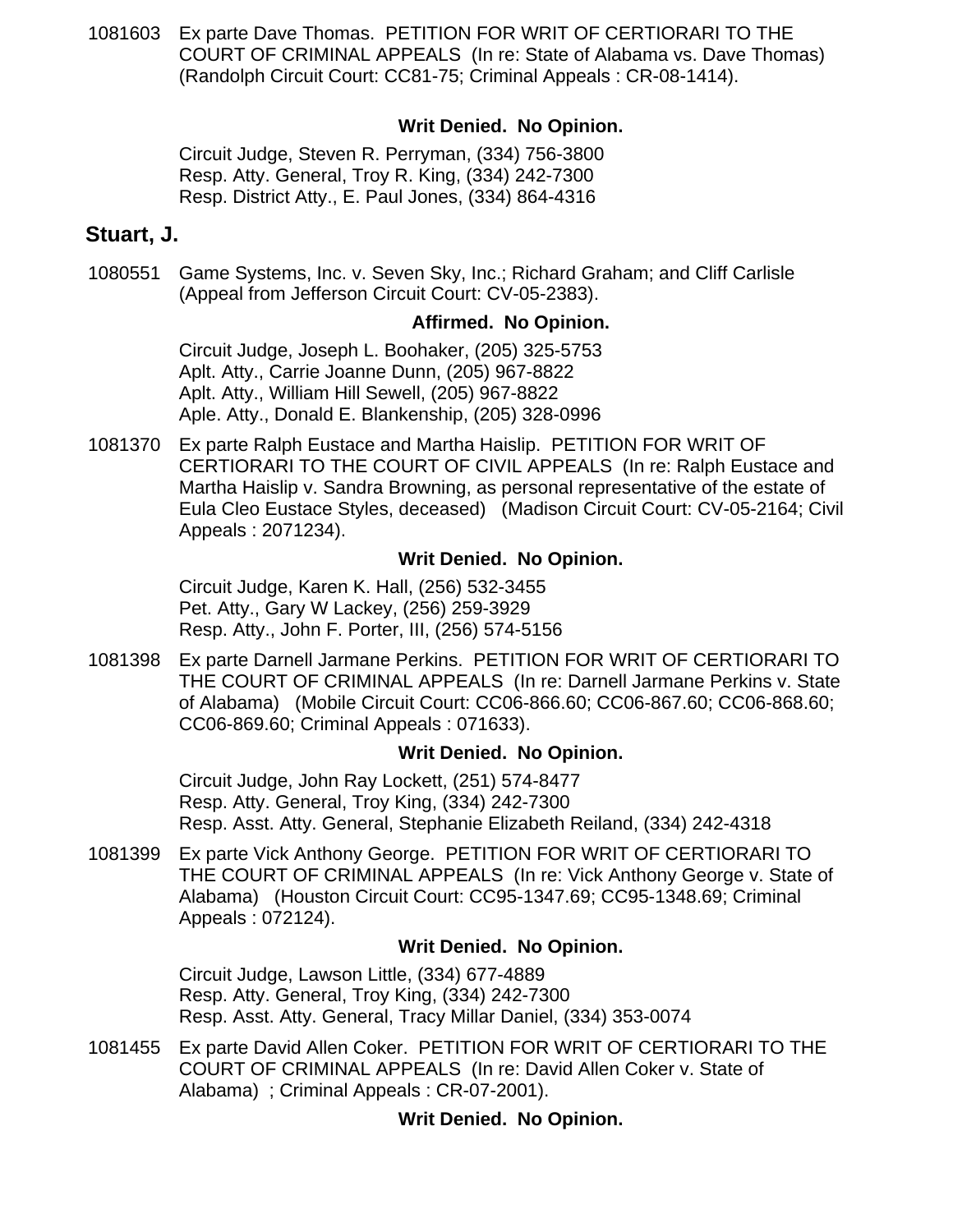[1081477](https://efile.judicial.state.al.us/displaydocs.cfm?no=179886&event=2QT0RLS6A) Ex parte Sylvester Vaughn, alias. PETITION FOR WRIT OF CERTIORARI TO THE COURT OF CRIMINAL APPEALS (In re: Sylvester Vaughn, alias v. State of Alabama) (Montgomery Circuit Court: CC06-1534; Criminal Appeals : CR-07-2303).

### **[Writ Denied. No Opinion.](https://efile.judicial.state.al.us/displaydocs.cfm?no=179886&event=2QT0RLS6A)**

Circuit Judge, Charles Price, (334) 832-1331 Pet. Atty., Raymond E. Johnson, (334) 265-8731 Resp. Atty. General, Troy R. King, (334) 242-7300 Resp. Asst. Atty. Gen., Jean Alexandra Therkelsen, (334) 242-7300

[1081479](https://efile.judicial.state.al.us/displaydocs.cfm?no=179887&event=2QT0RM2ZS) Ex parte Marvin Turner, et al. PETITION FOR WRIT OF CERTIORARI TO THE COURT OF CIVIL APPEALS (In re: Marvin Turner, et al. v. Rufus Lee, MD, et al.) (Henry Circuit Court: CV-03-103; Civil Appeals : 2080187).

### **[Writ Denied. No Opinion.](https://efile.judicial.state.al.us/displaydocs.cfm?no=179887&event=2QT0RM2ZS)**

Circuit Judge, Charles Lawson Little, (334) 677-4889 Pet. Atty., Spencer Wayne Danzey, (334) 585-2246 Pet. Atty., Tilden Jeffrey Haywood, (334) 793-9009 Resp. Atty. General, Troy R. King, (334) 242-7300 Resp. Atty., William L. Lee, III, (334) 792-4156 Resp. Atty., William W Nichols, (334) 792-4156

[1081480](https://efile.judicial.state.al.us/displaydocs.cfm?no=179889&event=2QT0RMFYL) Ex parte Gregory D. Walker, Jr., alias. PETITION FOR WRIT OF CERTIORARI TO THE COURT OF CRIMINAL APPEALS (In re: Gregory D. Walker, Jr., alias v. State of Alabama) (Montgomery Circuit Court: CC08-364; Criminal Appeals : CR-08-0159).

### **[Writ Denied. No Opinion.](https://efile.judicial.state.al.us/displaydocs.cfm?no=179889&event=2QT0RMFYL)**

Circuit Judge, Truman M. Hobbs, Jr., (334) 832-7147 Resp. Atty. General, Troy R. King, (334) 242-7300 Resp. Asst. Atty. General, William Duncan Little, (334) 242-4162

[1081519](https://efile.judicial.state.al.us/displaydocs.cfm?no=179890&event=2QT0RMU5J) Ex parte Marshall Van Reed. PETITION FOR WRIT OF CERTIORARI TO THE COURT OF CRIMINAL APPEALS (In re: Marshall Van Reed v. State of Alabama) (Montgomery Circuit Court: CC93-1035.66; CC93-1036.65; CC93-1037.66; Criminal Appeals : CR-07-2252).

### **[Writ Denied. No Opinion.](https://efile.judicial.state.al.us/displaydocs.cfm?no=179890&event=2QT0RMU5J)**

Circuit Judge, Tracy S. McCooey, (334) 832-1365 Resp. Atty. General, Troy R. King, (334) 242-7300 Resp. Asst. Atty. General, P. David Bjurberg, (334) 242-7365

[1081555](https://efile.judicial.state.al.us/displaydocs.cfm?no=179891&event=2QT0RN8F6) Ex parte Nathaniel Kimmerlin. PETITION FOR WRIT OF CERTIORARI TO THE COURT OF CIVIL APPEALS (In re: Nathaniel Kimmerlin v. State of Alabama ex rel Larry Jarrell, assistant district attorney) (Coffee Circuit Court: CV-08-900048 and CV-08-900049; Civil Appeals : 2080193).

### **[Writ Denied. No Opinion.](https://efile.judicial.state.al.us/displaydocs.cfm?no=179891&event=2QT0RN8F6)**

Circuit Judge, Jeffrey W. Kelley, (334) 347-4785 Pet. Atty., David Jerome Harrison, (334) 684-8729 Resp. Asst. District Atty., Larry Jarrell

[1081564](https://efile.judicial.state.al.us/displaydocs.cfm?no=179892&event=2QT0RNQ6C) Ex parte Russell Lawrence Ford. PETITION FOR WRIT OF CERTIORARI TO THE COURT OF CRIMINAL APPEALS (In re: Russell Lawrence Ford v. State of Alabama) (Calhoun Circuit Court: CC87-865.60; Criminal Appeals : CR-08-0708).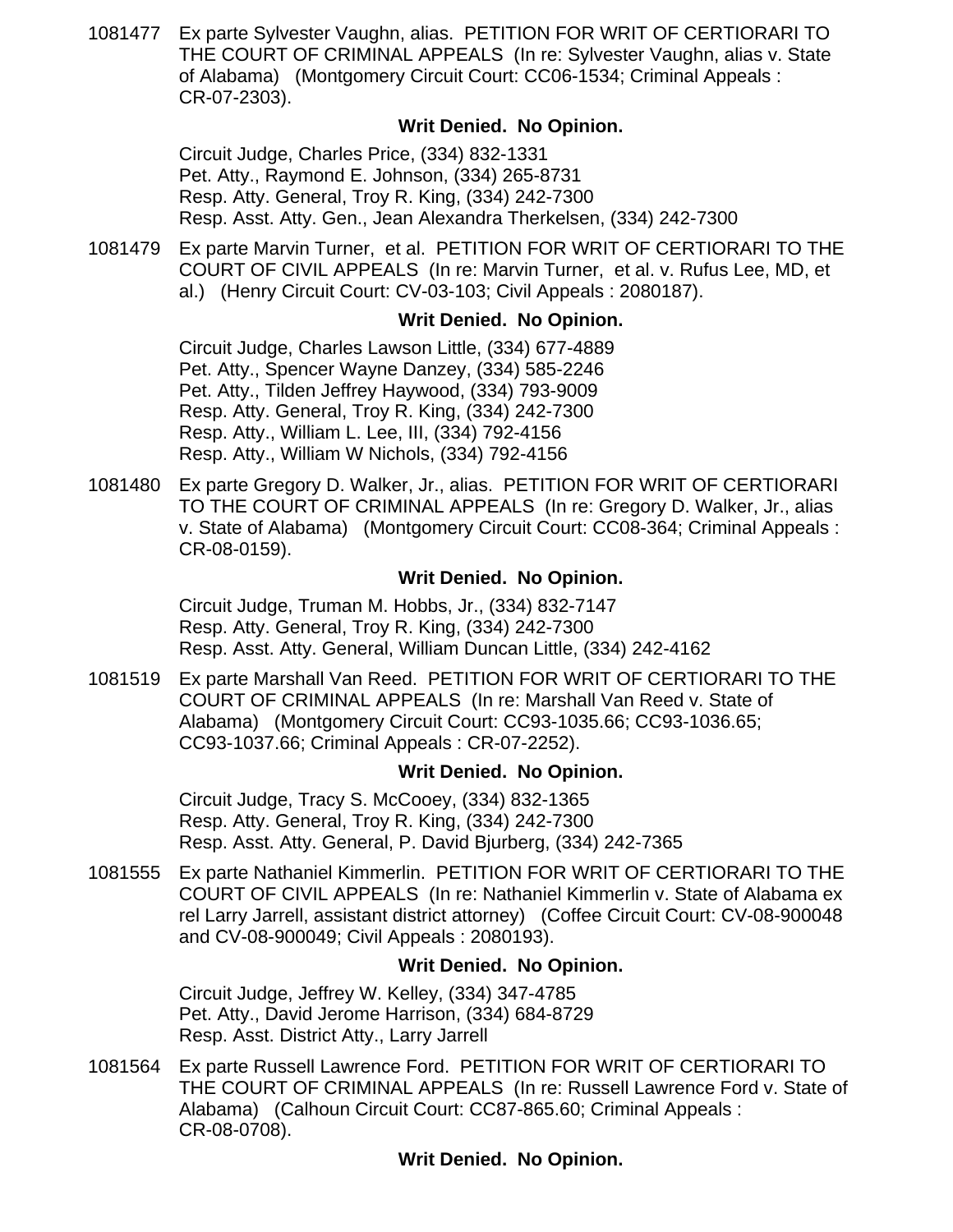[1081587](https://efile.judicial.state.al.us/displaydocs.cfm?no=179894&event=2QT0RO195) Ex parte Billy Charles Brinson. PETITION FOR WRIT OF CERTIORARI TO THE COURT OF CRIMINAL APPEALS (In re: Billy Charles Brinson v. State of Alabama) (Montgomery Circuit Court: CC93-1009.61; Criminal Appeals : C5-08-0824).

### **[Writ Denied. No Opinion.](https://efile.judicial.state.al.us/displaydocs.cfm?no=179894&event=2QT0RO195)**

Circuit Judge, Truman M. Hobbs, Jr., (334) 832-7147 Resp. Atty. General, Troy R. King, (334) 242-7300 Resp. Asst. Atty. General, Ferris Stephens, (334) 242-7300

## **Smith, J.**

1070765 Wolf Bay Partners, L.L.C., Robert S. Yarbrough and George Copelan v. Dragonfly Ventures, L.L.C. (Appeal from Covington Circuit Court: CV-07-900023).

### **Affirmed. No Opinion.**

Circuit Judge, Charles A. Short, (334) 428-2580 Aplt. Atty., Julian B. Brackin, Jr., (251) 943-4040 Aplt. Atty., Julian Byron Brackin, III, (251) 943-4040 Aple. Atty., Eaton G. Barnard, (251) 478-6899

1071223 Teresa Percy and Dwight Percy v. RealtySouth, Inc., et al. (Appeal from Jefferson Circuit Court: CV-05-2762).

### **Affirmed. No Opinion.**

Circuit Judge, Allwin E. Horn, III, (205) 325-5365 Aplt. Atty., William H Morrow, (205) 581-0779 Aplt. Atty., Jere F White, Jr, (205) 581-0718 Aple. Atty., Stephen N. Fitts, III, (205) 324-4400 Aple. Atty., William Lewis Garrison, Jr, (205) 326-3336 Aple. Atty., Brian Douglas Hancock, (205) 326-3336 Aple. Atty., Andrew J. Sinor, Jr, (205) 324-4400

[1081330](https://efile.judicial.state.al.us/displaydocs.cfm?no=179895&event=2QT0ROH8X) Ex parte K. W. N. PETITION FOR WRIT OF CERTIORARI TO THE COURT OF CIVIL APPEALS (In re: K. W. N. v. H. G. T.) (Cullman Juvenile Court: CS-00-56.01, CS-00-56.02, and CS-00-56.03; Civil Appeals : 2071162).

### **[Writ Denied. No Opinion.](https://efile.judicial.state.al.us/displaydocs.cfm?no=179895&event=2QT0ROH8X)**

Pet. Atty., Daniel L Forman, (256) 353-9486 Resp. Atty., Laura Gibson Chain, (205) 323-1888

[1081364](https://efile.judicial.state.al.us/displaydocs.cfm?no=179896&event=2QT0ROSO5) Ex parte DeWayne Woods. PETITION FOR WRIT OF CERTIORARI TO THE COURT OF CIVIL APPEALS (In re: DeWayne Woods v. Federated Mutual Insurance Co., et al) (Dallas Circuit Court: CV-07-181; CV-07-132; Civil Appeals : 2070867, 2070872).

#### **[Writ Denied. No Opinion.](https://efile.judicial.state.al.us/displaydocs.cfm?no=179896&event=2QT0ROSO5)**

Circuit Judge, Jack W. Meigs, (205) 926-3120 Pet. Atty., Robert D. Bryant, (334) 683-4111 Resp. Atty., Walter L. Blocker, III, (205) 879-9595 Resp. Atty., Jay S. Tuley, (334) 215-8585

[1081396](https://efile.judicial.state.al.us/displaydocs.cfm?no=179897&event=2QT0RPB9G) Ex parte Bobby Dale McKinstry. PETITION FOR WRIT OF CERTIORARI TO THE COURT OF CRIMINAL APPEALS (In re: Bobby Dale McKinstry v. State of Alabama) (Tuscaloosa Circuit Court: CC83-104.61; CC83-105.61; Criminal Appeals : 080989).

### **[Writ Denied. No Opinion.](https://efile.judicial.state.al.us/displaydocs.cfm?no=179897&event=2QT0RPB9G)**

Circuit Judge, Brad Almond, (205) 249-3870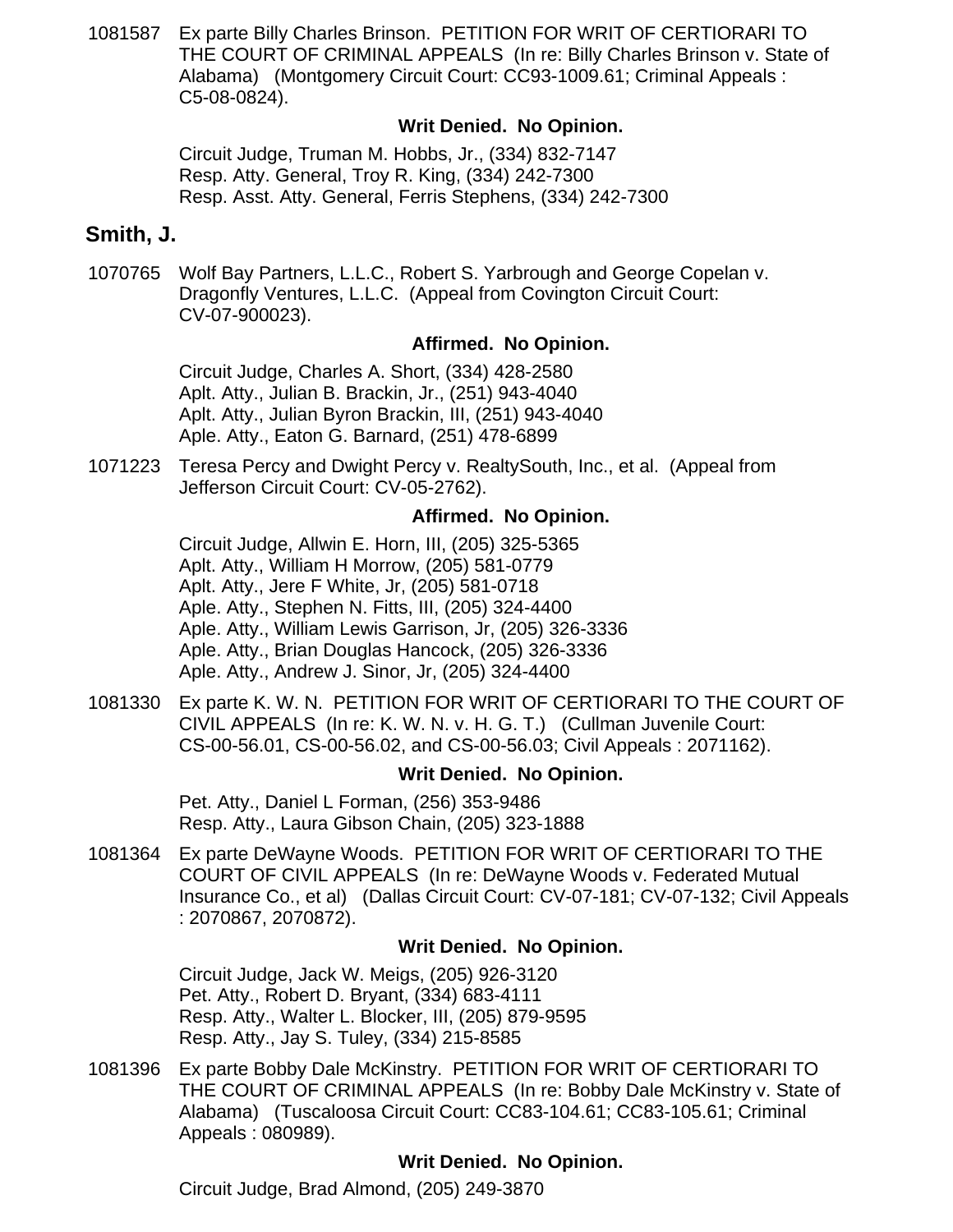Resp. Atty. General, Troy King, (334) 242-7300 Resp. Atty., Kristi O Wilkerson, (334) 353-8563

[1081397](https://efile.judicial.state.al.us/displaydocs.cfm?no=179898&event=2QT0RPTUH) Ex parte Eric Sharpton. PETITION FOR WRIT OF CERTIORARI TO THE COURT OF CRIMINAL APPEALS (In re: Eric Sharpton v. State of Alabama) (Madison Circuit Court: CC03-2401.60; Criminal Appeals : 080305).

### **[Writ Denied. No Opinion.](https://efile.judicial.state.al.us/displaydocs.cfm?no=179898&event=2QT0RPTUH)**

Circuit Judge, Laura W. Hamilton, (256) 532-3631 Resp. Atty. General, Troy King, (334) 242-7300 Resp. Asst. Atty. General, Stephanie Elizabeth Reiland, (334) 242-4318

[1081431](https://efile.judicial.state.al.us/displaydocs.cfm?no=179899&event=2QT0RQCR9) Ex parte Shana R. Cromwell. PETITION FOR WRIT OF CERTIORARI TO THE COURT OF CRIMINAL APPEALS (In re: State of Alabama v. Shana R. Cromwell) (Autauga Circuit Court: CC07-303; Criminal Appeals : CR-07-1211).

### **[Writ Denied. No Opinion.](https://efile.judicial.state.al.us/displaydocs.cfm?no=179899&event=2QT0RQCR9)**

Circuit Judge, Ben A. Fuller, (334) 361-3766 Pet. Atty., Jerry M. Blevins, (334) 262-7600 Pet. Atty., Richard K Keith, (334) 264-6776 Resp. Atty. General, Troy R. King, (334) 242-7300 Resp. Asst. Atty. General, Stephanie Elizabeth Reiland, (334) 242-4318

[1081459](https://efile.judicial.state.al.us/displaydocs.cfm?no=179900&event=2QT0RQOK1) Ex parte Bobby Cook. PETITION FOR WRIT OF CERTIORARI TO THE COURT OF CRIMINAL APPEALS (In re: State of Alabama vs. Bobby Cook) (Mobile Circuit Court: CC-07-4530; Criminal Appeals : CR-08-1277).

### **[Writ Denied. No Opinion.](https://efile.judicial.state.al.us/displaydocs.cfm?no=179900&event=2QT0RQOK1)**

[1081476](https://efile.judicial.state.al.us/displaydocs.cfm?no=179901&event=2QT0RR4N8) Ex parte A. L. P. PETITION FOR WRIT OF CERTIORARI TO THE COURT OF CRIMINAL APPEALS (In re: A. L. P. v. State of Alabama) (Montgomery Circuit Court: CC-08-761; Criminal Appeals : CR-08-0123).

### **[Writ Denied. No Opinion.](https://efile.judicial.state.al.us/displaydocs.cfm?no=179901&event=2QT0RR4N8)**

[1081513](https://efile.judicial.state.al.us/displaydocs.cfm?no=179902&event=2QT0RRIQR) Ex parte James Earl Morris, Jr. PETITION FOR WRIT OF CERTIORARI TO THE COURT OF CRIMINAL APPEALS (In re: James Earl Morris, Jr. v. State of Alabama) (Morgan Circuit Court: CC08-134; Criminal Appeals : CR-08-0596).

### **[Writ Denied. No Opinion.](https://efile.judicial.state.al.us/displaydocs.cfm?no=179902&event=2QT0RRIQR)**

Circuit Judge, Sherrie W. Paler, (256) 351-4700 Pet. Atty., Charles Raymond Waits, III, (256) 301-5454 Resp. Atty. General, Troy R. King, (334) 242-7300 Resp. Asst. Atty. General, Kristi O Wilkerson, (334) 353-8563

[1081552](https://efile.judicial.state.al.us/displaydocs.cfm?no=179903&event=2QT0RRU8R) Ex parte Paul A. Banfi II. PETITION FOR WRIT OF CERTIORARI TO THE COURT OF CIVIL APPEALS (In re: Paul A. Banfi II v. Tonya Banfi) (Mobile Circuit Court: DR-06-502422; Civil Appeals : 2070519).

### **[Writ Denied. No Opinion.](https://efile.judicial.state.al.us/displaydocs.cfm?no=179903&event=2QT0RRU8R)**

Circuit Judge, J. Donald Banks, (251) 574-8488 Pet. Atty., Stephen M. Tunstall, (251) 432-2221

[1081562](https://efile.judicial.state.al.us/displaydocs.cfm?no=179904&event=2QT0RSD6E) Ex parte Reginald Moore. PETITION FOR WRIT OF CERTIORARI TO THE COURT OF CRIMINAL APPEALS (In re: Reginald Moore v. Alabama Department of Corrections) (Escambia Circuit Court: CV09-36; Criminal Appeals : CR-08-1394).

### **[Writ Denied. No Opinion.](https://efile.judicial.state.al.us/displaydocs.cfm?no=179904&event=2QT0RSD6E)**

Circuit Judge, Bradley E. Byrne, (251) 867-0281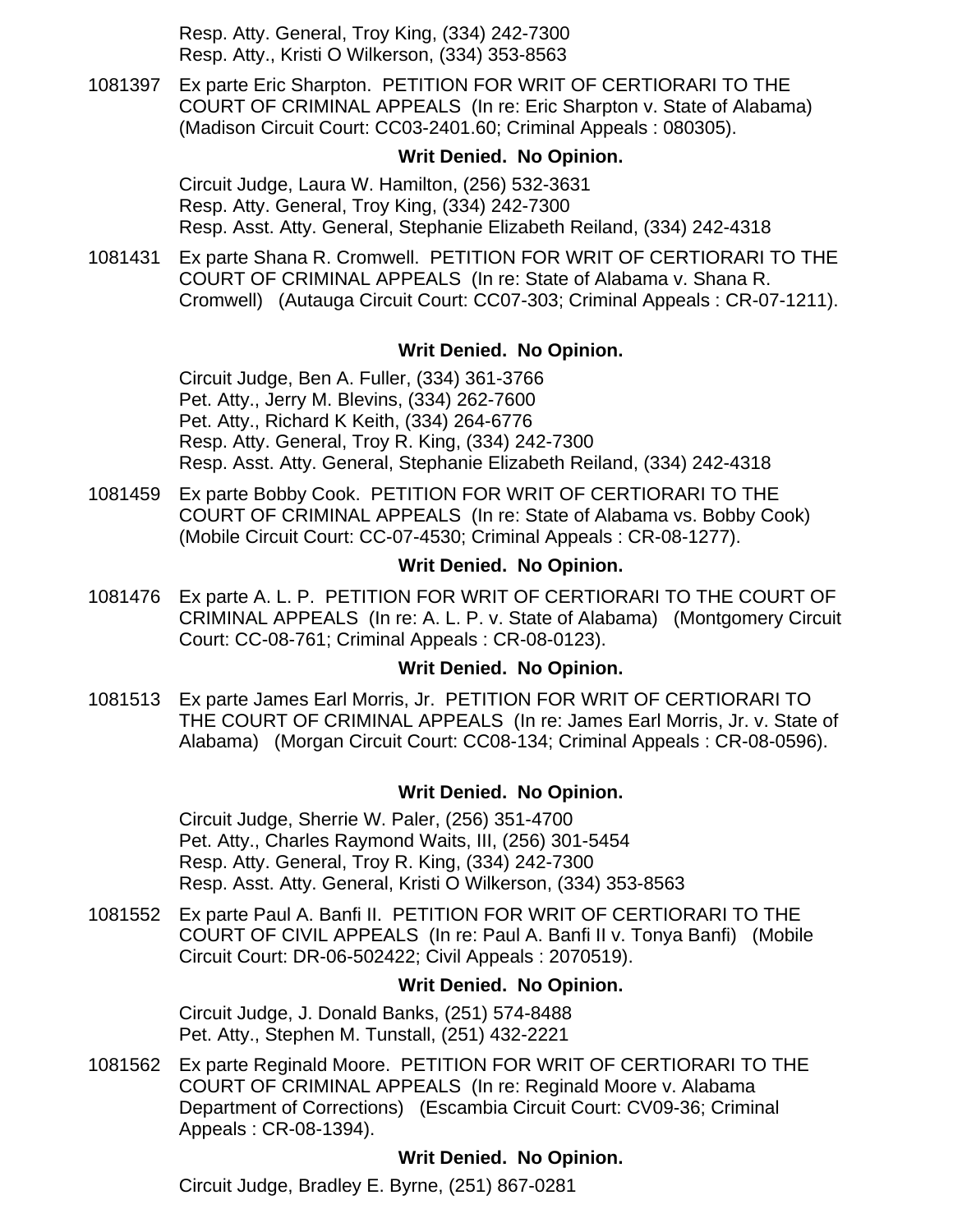Resp. Atty. General, Troy R. King, (334) 242-7300 Resp. Asst. Gen. Counsel, Albert S. Butler, (334) 353-4859

[1081583](https://efile.judicial.state.al.us/displaydocs.cfm?no=179906&event=2QT0RSUI4) Ex parte Monte Alan Prince. PETITION FOR WRIT OF CERTIORARI TO THE COURT OF CRIMINAL APPEALS (In re: Monte Alan Prince v. State of Alabama) (Lauderdale Circuit Court: CC06-320.60; Criminal Appeals : CR-08-0434).

#### **[Writ Denied. No Opinion.](https://efile.judicial.state.al.us/displaydocs.cfm?no=179906&event=2QT0RSUI4)**

Circuit Judge, Michael T. Jones, (256) 760-5831 Pet. Atty., Basil Timothy Case, (256) 740-0488 Resp. Atty. General, Troy R. King, (334) 242-7300 Resp. Asst. Atty. General, Ferris Stephens, (334) 242-7300

1080140 James E. Godwin, Jr. v. Alabama Farmers Cooperative, Inc. (Appeal from Escambia Circuit Court: CV-07-180).

### **Affirmed. No Opinion.**

Circuit Judge, Bradley E. Byrne, (251) 867-0281 Aplt. Atty., J. Milton Coxwell, Jr., (251) 575-2146 Aple. Atty., Michael Dewitt Godwin, (251) 867-7724 Aple. Atty., D. Mitchell Henry, (334) 264-9472 Aple. Atty., Marcus Allen Huff, (256) 533-0202 Aple. Atty., Thomas Mark Maclin, (256) 232-2010 Aple. Atty., S. Dagnal Rowe, (256) 533-0202 Aple. Atty., Jeffrey Todd Stearns, (251) 867-7724 Aple. Atty., William H. Webster, (334) 264-9472

[1080198](https://efile.judicial.state.al.us/displaydocs.cfm?no=179951&event=2QT0S8SP1) Alabama Farmers Cooperative v. United Bank and Helena Chemical Company (Appeal from Escambia Circuit Court: CV-07-180).

#### **[Dismissed. No Opinion.](https://efile.judicial.state.al.us/displaydocs.cfm?no=179951&event=2QT0S8SP1)**

Circuit Judge, Bradley E. Byrne, (251) 867-0281 Aplt. Atty., Marcus Allen Huff, (256) 533-0202 Aplt. Atty., Thomas Mark Maclin, (256) 232-2010 Aplt. Atty., S. Dagnal Rowe, (256) 533-0202 Aple. Atty., Michael Dewitt Godwin, (251) 867-7724 Aple. Atty., D. Mitchell Henry, (334) 264-9472 Aple. Atty., Jeffrey Todd Stearns, (251) 867-7724 Aple. Atty., William H. Webster, (334) 264-9472

#### **Bolin, J.**

[1070531](https://efile.judicial.state.al.us/displaydocs.cfm?no=179955&event=2QT0SB9T4) 1568 Montgomery Highway, Inc. v. City of Hoover, Alabama, a municipal corporation (Appeal from Jefferson Circuit Court: CV-05-223).

#### **[Affirmed.](https://efile.judicial.state.al.us/displaydocs.cfm?no=179955&event=2QT0SB9T4)**

Circuit Judge, Robert S. Vance, Jr., (205) 325-5035 Aplt. Atty., Amy L. Herring, (256) 534-6565 Aple. Atty. General, Troy King, (334) 242-7300 Aple. Atty., Mark S. Boardman, (205) 678-8000 Aple. Atty., Philip F. Hutcheson, (205) 678-8000 Aple. Atty., Winfield J. Sinclair, (334) 353-9110

[1071547](https://efile.judicial.state.al.us/displaydocs.cfm?no=179849&event=2QT0R4LGS) Ex parte Victor Deng, DM Technology & Energy, Inc., and Bartco Lighting, Inc. PETITION FOR WRIT OF MANDAMUS: CIVIL (In re: Clarence "Buddy" W. Scroggins and Complete Lighting Source, Inc. v. Victor Deng, DM Technology & Energy, Inc., and Bartco Lighting, Inc.) (Jefferson Circuit Court, Bessemer Division: CV-07-563).

#### **[Petition Denied. No Opinion.](https://efile.judicial.state.al.us/displaydocs.cfm?no=179849&event=2QT0R4LGS)**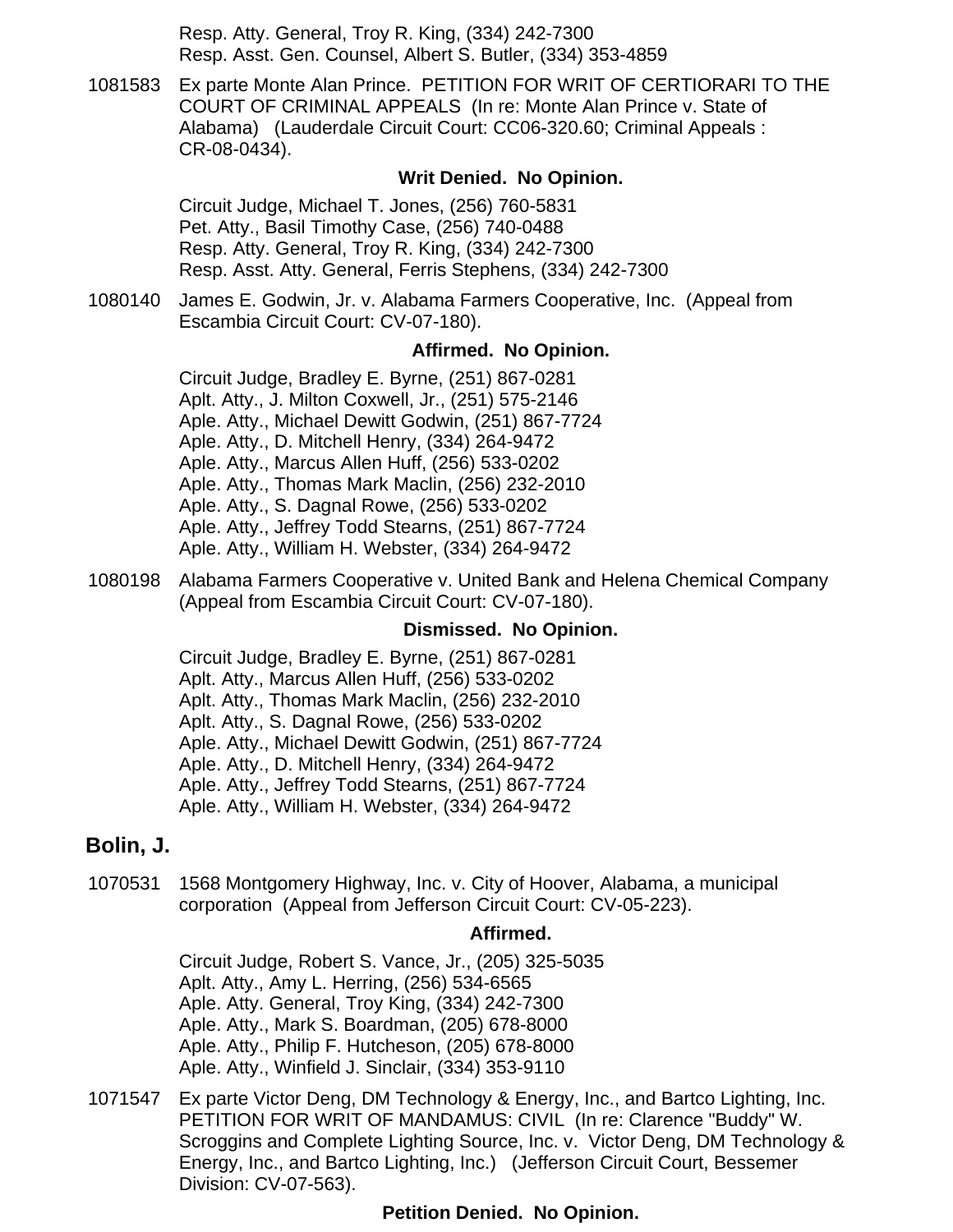Circuit Judge, Eugene R. Verin, (205) 481-4170 Pet. Atty., Jon B. Terry, (205) 425-1606 Resp. Atty., J. Gusty Yearout, (205) 414-8160 Resp. Atty., Jason Lamar Yearout, (205) 414-8160

[1080742](https://efile.judicial.state.al.us/displaydocs.cfm?no=179907&event=2QT0RT50F) Ex parte Phillip Limbaugh Lackey. PETITION FOR WRIT OF CERTIORARI TO THE COURT OF CIVIL APPEALS (In re: Phillip Limbaugh Lackey v. Lisa Faye Lackey) (Jefferson Circuit Court: DR-06-2690; Civil Appeals : 2070603).

### **[Writ Denied. No Opinion.](https://efile.judicial.state.al.us/displaydocs.cfm?no=179907&event=2QT0RT50F)**

District Judge, Suzanne S. Childers, (205) 324-1038 Pet. Atty., Oscar Price, (205) 250-6675 Pet. Atty., Maxwell H Pulliam, ., (205) 795-6588 Pet. Atty., Stephen W. Shaw, (205) 322-0457 Resp. Atty., Ernest F. Bates, (205) 874-8680 Resp. Atty., Judith S Crittenden, (205) 874-8680

[1080881](https://efile.judicial.state.al.us/displaydocs.cfm?no=179908&event=2QT0RTM2C) Ex parte John Roland Buckner. PETITION FOR WRIT OF CERTIORARI TO THE COURT OF CRIMINAL APPEALS (In re: John Roland Buckner, alias v. State of Alabama) (Lee Circuit Court: CC-07-290; Criminal Appeals : CR-07-0727).

#### **[Writ Denied. No Opinion.](https://efile.judicial.state.al.us/displaydocs.cfm?no=179908&event=2QT0RTM2C)**

[1080977](https://efile.judicial.state.al.us/displaydocs.cfm?no=179909&event=2QT0RTWFT) Ex parte Tamara Campbell. PETITION FOR WRIT OF CERTIORARI TO THE COURT OF CRIMINAL APPEALS (In re: Tamara Campbell v. State of Alabama) (Jefferson Circuit Court: CC06-3987; CC06-3988; CC06-3989; Criminal Appeals : CR-06-2008).

#### **[Writ Denied. No Opinion.](https://efile.judicial.state.al.us/displaydocs.cfm?no=179909&event=2QT0RTWFT)**

Circuit Judge, Teresa Tanner Pulliam, (205) 325-5329 Pet. Atty., Tyrone None Townsend, (205) 252-3999 Resp. Atty. General, Troy R. King, (334) 242-7300 Resp. Asst. Atty. General, Robin Denise Scales, (334) 242-4275

[1080995](https://efile.judicial.state.al.us/displaydocs.cfm?no=179910&event=2QT0RU7OZ) Ex parte Taurus Lamont Bell. PETITION FOR WRIT OF CERTIORARI TO THE COURT OF CRIMINAL APPEALS (In re: Taurus Lamont Bell, alias v. State of Alabama) (Jefferson Circuit Court: CC06-668; Criminal Appeals : CR-06-2136).

#### **[Writ Denied. No Opinion.](https://efile.judicial.state.al.us/displaydocs.cfm?no=179910&event=2QT0RU7OZ)**

Circuit Judge, Virginia A. Vinson, (205) 214-8683 Pet. Atty., Edward D. Tumlin, (205) 424-6868 Resp. Atty. General, Troy R. King, (334) 242-7300 Resp. Asst. Atty. Gen., J Thomas Leverette, (334) 242-7300

[1081062](https://efile.judicial.state.al.us/displaydocs.cfm?no=179911&event=2QT0RUJ0F) Ex parte Belfondia Pou. PETITION FOR WRIT OF CERTIORARI TO THE COURT OF CIVIL APPEALS (In re: Belfondia Pou v. Maudelle Pou) (Montgomery Circuit Court: DR-05-1121; Civil Appeals : 2080561).

#### **[Writ Denied. No Opinion.](https://efile.judicial.state.al.us/displaydocs.cfm?no=179911&event=2QT0RUJ0F)**

Circuit Judge, John L. Capell, III, (334) 832-4950 Pet. Atty., Joseph Charles Guillot, (334) 262-1911 Resp. Atty., Roianne Houlton Conner, (334) 215-1988

[1081069](https://efile.judicial.state.al.us/displaydocs.cfm?no=179912&event=2QT0RV07E) Ex parte Andy Claude Graham. PETITION FOR WRIT OF CERTIORARI TO THE COURT OF CRIMINAL APPEALS (In re: Andy Claude Graham v. State of Alabama) (Houston Circuit Court: CC04-1070.70; CC04-1072.70; Criminal Appeals : CR-08-0202).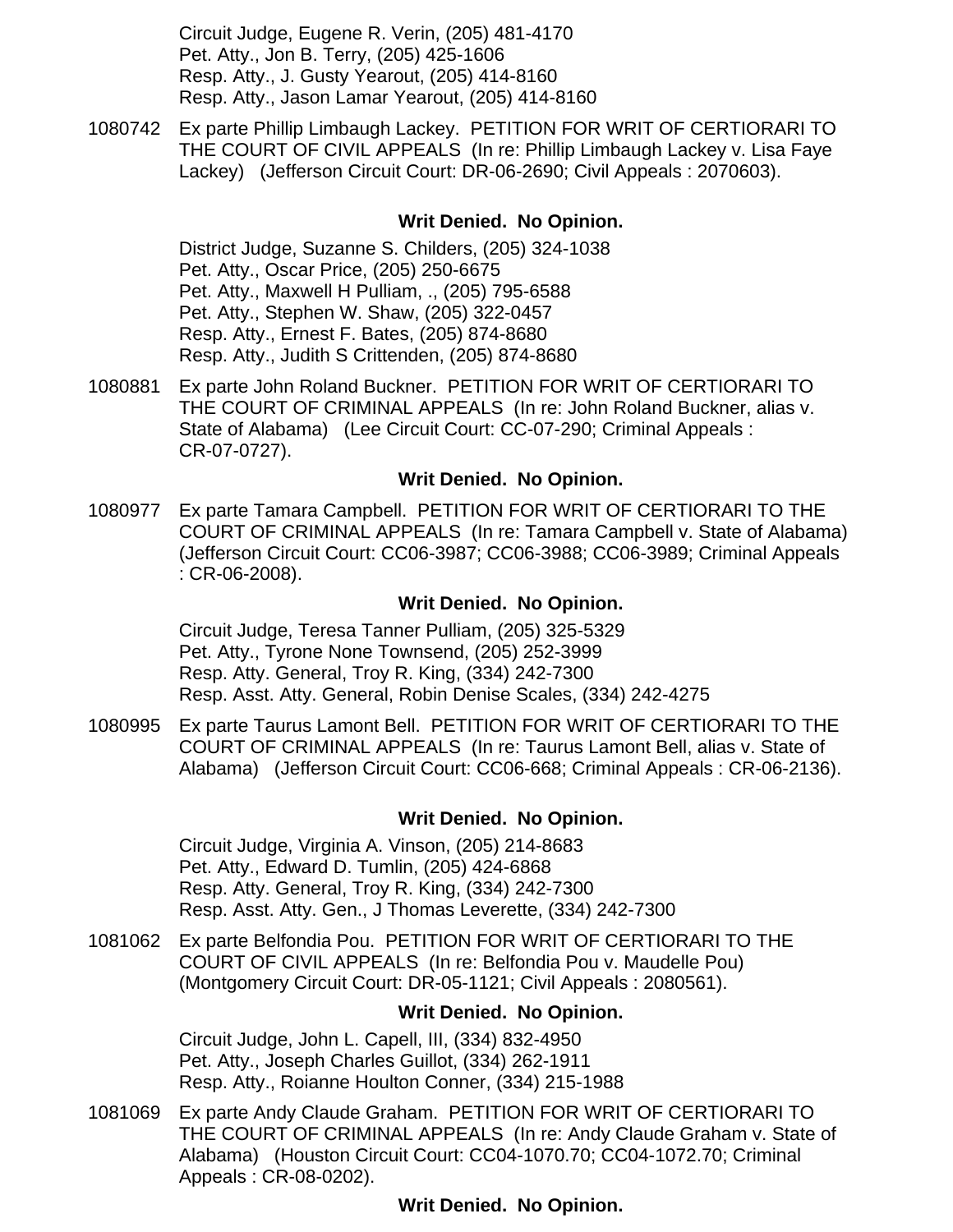Circuit Judge, Charles Lawson Little, (334) 677-4889 Pet. Atty., Shannon A. Rash, (334) 699-6831 Resp. Atty. General, Troy R. King, (334) 242-7300 Resp. Asst. Atty. General, P. David Bjurberg, (334) 242-7365

[1081073](https://efile.judicial.state.al.us/displaydocs.cfm?no=179913&event=2QT0RVE6V) Ex parte Arterrick Jermell Lucas. PETITION FOR WRIT OF CERTIORARI TO THE COURT OF CRIMINAL APPEALS (In re: Arterrick Jermell Lucas v. State of Alabama) (Jefferson Circuit Court: CC-07-4256; Criminal Appeals : CR-08-0166).

### **[Writ Denied. No Opinion.](https://efile.judicial.state.al.us/displaydocs.cfm?no=179913&event=2QT0RVE6V)**

Circuit Judge, Teresa Tanner Pulliam, (205) 325-5329 Pet. Atty., Eric Lance Guster, (205) 328-7910 Pet. Atty., Charles Amos Thompson, (205) 967-0855 Resp. Atty. General, Troy R. King, (334) 242-7300 Resp. Asst. Atty. General, P. David Bjurberg, (334) 242-7365

[1081158](https://efile.judicial.state.al.us/displaydocs.cfm?no=179914&event=2QT0RVV2L) Ex parte Bering Dyke Burrell. PETITION FOR WRIT OF CERTIORARI TO THE COURT OF CRIMINAL APPEALS (In re: Bering Dyke Burrell v. State of Alabama) (Tuscaloosa Circuit Court: CC04-1930.60; Criminal Appeals : CR-07-2186).

### **[Writ Denied. No Opinion.](https://efile.judicial.state.al.us/displaydocs.cfm?no=179914&event=2QT0RVV2L)**

Circuit Judge, John H. England, Jr., (205) 349-3870 Resp. Atty. General, Troy R. King, (334) 242-7300

[1081168](https://efile.judicial.state.al.us/displaydocs.cfm?no=179915&event=2QT0RWIH1) Ex parte Christopher Scott Busby. PETITION FOR WRIT OF CERTIORARI TO THE COURT OF CRIMINAL APPEALS (In re: Christopher Scott Busby v. State of Alabama) (Mobile Circuit Court: CC03-4479.60; CC04-307.60; CC04-309.60; Criminal Appeals : CR-06-0823).

#### **[Writ Denied. No Opinion.](https://efile.judicial.state.al.us/displaydocs.cfm?no=179915&event=2QT0RWIH1)**

Circuit Judge, James C. Wood, (251) 574-8475 Pet. Atty., Jennifer Paige Clark, (251) 432-7977 Resp. Atty. General, Troy R. King, (334) 242-7300 Resp. Asst. Atty. General, Stephanie Elizabeth Reiland, (334) 242-4318

[1081217](https://efile.judicial.state.al.us/displaydocs.cfm?no=179916&event=2QT0RWUF2) Ex parte Roderick Dewayne Stinson. PETITION FOR WRIT OF CERTIORARI TO THE COURT OF CRIMINAL APPEALS (In re: Roderick Dewayne Stinson v. State of Alabama) (Mobile Circuit Court: CC-07-3800; Criminal Appeals : CR-07-2243).

#### **[Writ Denied. No Opinion.](https://efile.judicial.state.al.us/displaydocs.cfm?no=179916&event=2QT0RWUF2)**

### **Parker, J.**

[1061816](https://efile.judicial.state.al.us/displaydocs.cfm?no=179917&event=2QT0RX6CC) Ex parte A. Z. Howell. PETITION FOR WRIT OF CERTIORARI TO THE COURT OF CIVIL APPEALS (In re: A. Z. Howell v. Dunbarton Corporation) (Houston Circuit Court: CV-05-371; Civil Appeals : 2060424).

#### **[Writ Quashed. No Opinion.](https://efile.judicial.state.al.us/displaydocs.cfm?no=179917&event=2QT0RX6CC)**

Circuit Judge, S. Edward Jackson, (334) 677-4854 Pet. Atty., Gary C. Sherrer, (334) 678-0100 Pet. Atty., D. Lewis Terry, Jr., (334) 678-0100 Resp. Atty., Steadman S Shealy, Jr, (334) 677-3000

[1080276](https://efile.judicial.state.al.us/displaydocs.cfm?no=179918&event=2QT0RXNOG) Ex parte Britton Neil Tanner. PETITION FOR WRIT OF CERTIORARI TO THE COURT OF CRIMINAL APPEALS (In re: Britton Neil Tanner v. State of Alabama) (Tuscaloosa Circuit Court: CC03-105; Criminal Appeals : CR-07-1385).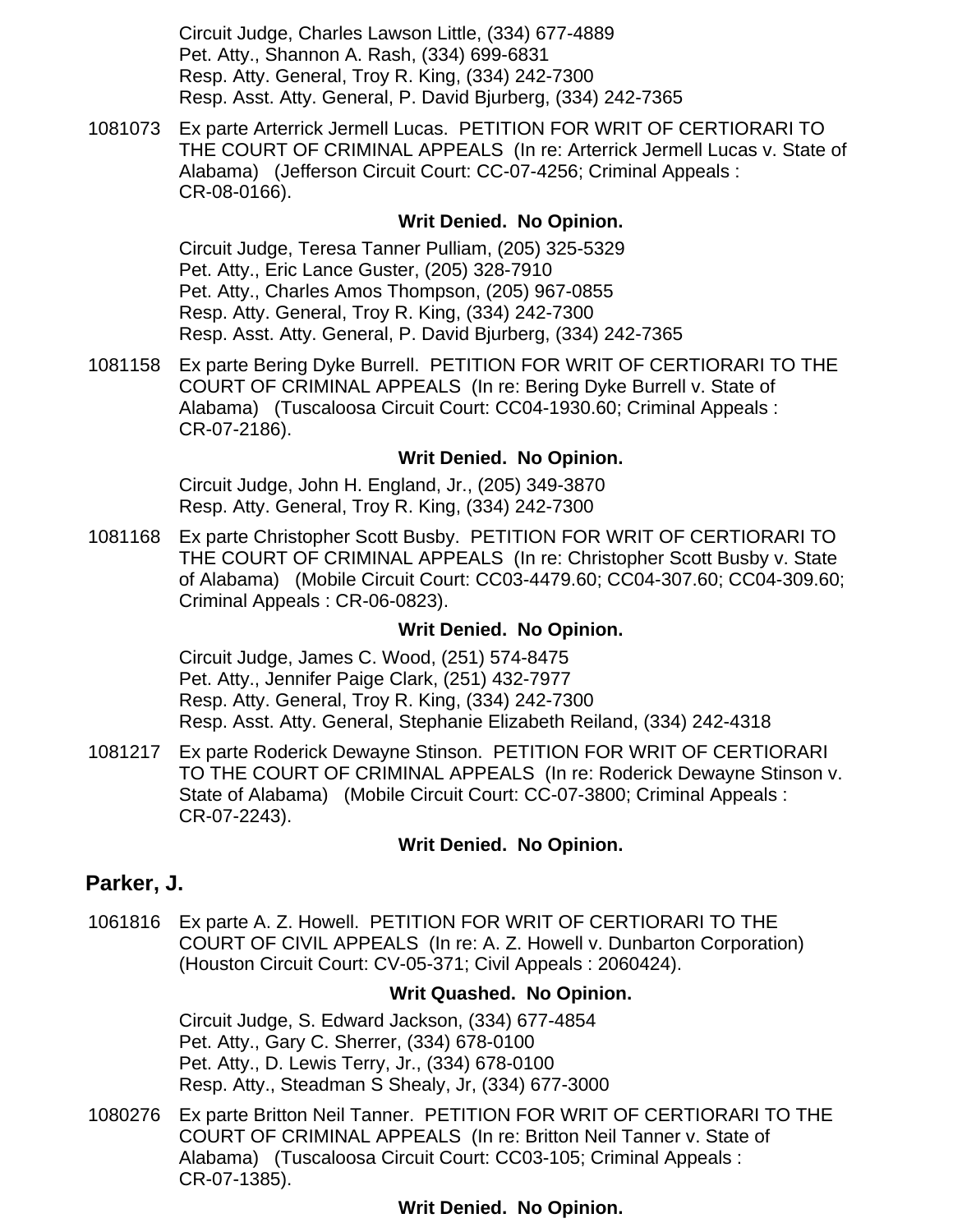Circuit Judge, Charles R. Malone, (205) 349-3870 Pet. Atty., Gary L. Blume, (205) 556-6712 Resp. Atty. General, Troy R. King, (334) 242-7300 Resp. Asst. Atty. General, P. David Bjurberg, (334) 242-7365

[1080330](https://efile.judicial.state.al.us/displaydocs.cfm?no=179919&event=2QT0RXYEF) Ex parte Marion Turner, Sr. PETITION FOR WRIT OF CERTIORARI TO THE COURT OF CRIMINAL APPEALS (In re: Marion Turner, Sr. v. State of Alabama) (Washington Circuit Court: CC-06-157; Criminal Appeals : CR-07-0760).

#### **[Writ Denied. No Opinion.](https://efile.judicial.state.al.us/displaydocs.cfm?no=179919&event=2QT0RXYEF)**

[1080359](https://efile.judicial.state.al.us/displaydocs.cfm?no=179920&event=2QT0RY8ZQ) Ex parte Donesky Antonio Brown, alias. PETITION FOR WRIT OF CERTIORARI TO THE COURT OF CRIMINAL APPEALS (In re: Donesky Antonio Brown, alias v. State of Alabama) (Mobile Circuit Court: CC06-1955; CC06-1956; Criminal Appeals : CR-07-0764).

### **[Writ Denied. No Opinion.](https://efile.judicial.state.al.us/displaydocs.cfm?no=179920&event=2QT0RY8ZQ)**

Circuit Judge, John Ray Lockett, (251) 574-8477 Pet. Atty., Arthur P. Clarke, (251) 432-4391 Resp. Atty. General, Troy R. King, (334) 242-7300 Resp. Asst. Atty. General, William Duncan Little, (334) 242-4162

[1080373](https://efile.judicial.state.al.us/displaydocs.cfm?no=179921&event=2QT0RYL62) Ex parte Mark E. Smith. PETITION FOR WRIT OF CERTIORARI TO THE COURT OF CIVIL APPEALS (In re: Mark E. Smith v. Lorren O. Oliver, Director of Personnel Board of Jefferson County) (Jefferson Circuit Court: CV-07-2343; Civil Appeals : 2070706).

### **[Writ Denied. No Opinion.](https://efile.judicial.state.al.us/displaydocs.cfm?no=179921&event=2QT0RYL62)**

Circuit Judge, Edward L. Ramsey, (205) 325-5280 Pet. Atty., Samuel Wiggins, III, (205) 252-3999 Resp. Atty., Leslie A. Coyne, (205) 251-8100 Resp. Atty., Aaron L. Dettling, (205) 226-8723 Resp. Atty., Laura C. Nettles, (205) 967-8822

[1080479](https://efile.judicial.state.al.us/displaydocs.cfm?no=179922&event=2QT0RZ0GH) Ex parte Abiel Benisrael. PETITION FOR WRIT OF CERTIORARI TO THE COURT OF CRIMINAL APPEALS (In re: Abiel Benisrael v. State of Alabama) (Elmore Circuit Court: CC07-285; Criminal Appeals : CR-07-1169).

### **[Writ Denied. No Opinion. Tutorial Recommended.](https://efile.judicial.state.al.us/displaydocs.cfm?no=179922&event=2QT0RZ0GH)**

Circuit Judge, Sibley G. Reynolds, (205) 755-0311 Pet. Atty., Kimberly Paige Kervin, (344) 358-0085 Resp. Atty. General, Troy R. King, (334) 242-7300 Resp. Asst. Atty. General, Stephanie Elizabeth Reiland, (334) 242-4318

[1080486](https://efile.judicial.state.al.us/displaydocs.cfm?no=179923&event=2QT0RZC1I) Ex parte Darrell L. Granville. PETITION FOR WRIT OF CERTIORARI TO THE COURT OF CRIMINAL APPEALS (In re: Darrell L. Granville v. State of Alabama) (Jefferson Circuit Court: CC91-2172.67; Criminal Appeals : CR-07-2184).

#### **[Writ Denied. No Opinion.](https://efile.judicial.state.al.us/displaydocs.cfm?no=179923&event=2QT0RZC1I)**

Circuit Judge, J. William Cole, (205) 325-5290 Resp. Atty. General, Troy R. King, (334) 242-7300 Resp. Asst. Atty. Gen., Jack William Willis, (334) 242-7326

[1080538](https://efile.judicial.state.al.us/displaydocs.cfm?no=179924&event=2QT0RZTB8) Ex parte Willie Hester III. PETITION FOR WRIT OF CERTIORARI TO THE COURT OF CRIMINAL APPEALS (In re: Willie Hester III v. State of Alabama) (Lee Circuit Court: CC03-1155.61; Criminal Appeals : CR-07-1194).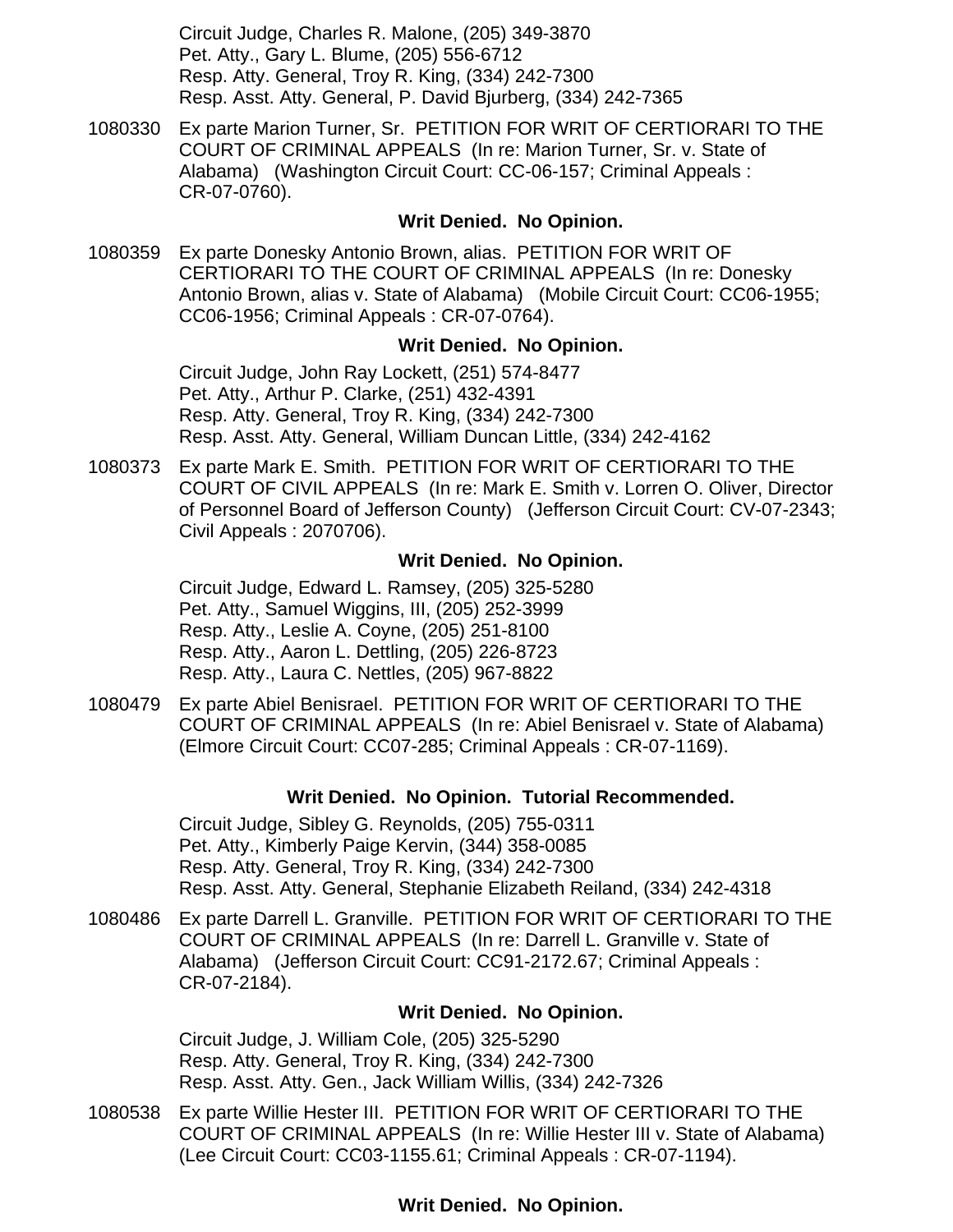Circuit Judge, John V. Denson, II, (334) 749-7141 Resp. Atty. General, Troy R. King, (334) 242-7300 Resp. Asst. Atty. General, John McGavock Porter, (334) 242-7420

[1080540](https://efile.judicial.state.al.us/displaydocs.cfm?no=179925&event=2QT0S09QJ) Ex parte Robert Leslie Manning. PETITION FOR WRIT OF CERTIORARI TO THE COURT OF CRIMINAL APPEALS (In re: Robert Leslie Manning v. State of Alabama) (Mobile Circuit Court: CC91-2061; CC91-2062; Criminal Appeals : CR-07-1040).

#### **[Writ Denied. No Opinion.](https://efile.judicial.state.al.us/displaydocs.cfm?no=179925&event=2QT0S09QJ)**

Circuit Judge, Charles A. Graddick, (251) 574-5639 Resp. Atty. General, Troy R. King, (334) 242-7300 Resp. Asst. Atty. General, Madeline H. Lewis, (334) 353-4840

[1080664](https://efile.judicial.state.al.us/displaydocs.cfm?no=179926&event=2QT0S0NRI) Ex parte Henry Neal Ferguson III. PETITION FOR WRIT OF CERTIORARI TO THE COURT OF CRIMINAL APPEALS (In re: Henry Neal Ferguson III v. State of Alabama) (Talladega Circuit Court: CC94-461.62; CC94-462.62; Criminal Appeals : CR-06-2185).

#### **[Writ Denied. No Opinion.](https://efile.judicial.state.al.us/displaydocs.cfm?no=179926&event=2QT0S0NRI)**

Circuit Judge, William E. Hollingsworth, III, (256) 761-2108 Resp. Atty. General, Troy R. King, (334) 242-7300 Resp. Asst. Atty. Gen., Cecil Gordon Brendle, Jr, (334) 242-7357

[1080687](https://efile.judicial.state.al.us/displaydocs.cfm?no=179927&event=2QT0S10YM) Ex parte Melvin Joseph Stallworth. PETITION FOR WRIT OF CERTIORARI TO THE COURT OF CRIMINAL APPEALS (In re: Melvin Joseph Stallworth v. State of Alabama) (Jefferson Circuit Court, Bessemer Division: CC93-1238; Criminal Appeals : CR-08-0065).

#### **[Writ Denied. No Opinion.](https://efile.judicial.state.al.us/displaydocs.cfm?no=179927&event=2QT0S10YM)**

Circuit Judge, Teresa Petelos, (205) 481-4181 Resp. Atty. General, Troy R. King, (334) 242-7300 Resp. Asst. Atty. General, Robin Denise Scales, (334) 242-4275

[1080833](https://efile.judicial.state.al.us/displaydocs.cfm?no=179928&event=2QT0S1GTL) Ex parte Rudolph Benefield. PETITION FOR WRIT OF CERTIORARI TO THE COURT OF CRIMINAL APPEALS (In re: Rudolph Benefield v. State of Alabama) (Jefferson Circuit Court: CC88-1903; Criminal Appeals : CR-07-1494).

#### **[Writ Denied. No Opinion.](https://efile.judicial.state.al.us/displaydocs.cfm?no=179928&event=2QT0S1GTL)**

Circuit Judge, Gloria Bahakel, (205) 325-5323 Resp. Atty. General, Troy R. King, (334) 242-7300 Resp. Atty., Beth Slate Poe, (334) 242-7300

### **Murdock, J.**

1070462 Cary Edwin Wynn and Tammy Hunt Wynn v. General Electric Company and Siemens Energy & Automation, Inc. (Appeal from Lauderdale Circuit Court: CV-06-202).

#### **Affirmed. No Opinion.**

Circuit Judge, Ned Michael Suttle, (256) 760-5820 Aplt. Atty., Frank B. Potts, (256) 764-7142 Aple. Atty., James B Carlson, (205) 250-6651 Aple. Atty., C Meade Hartfield, (205) 581-0700 Aple. Atty., Lee M. Hollis, (205) 581-0700 Aple. Atty., Paul Zimmerman, (205) 795-6588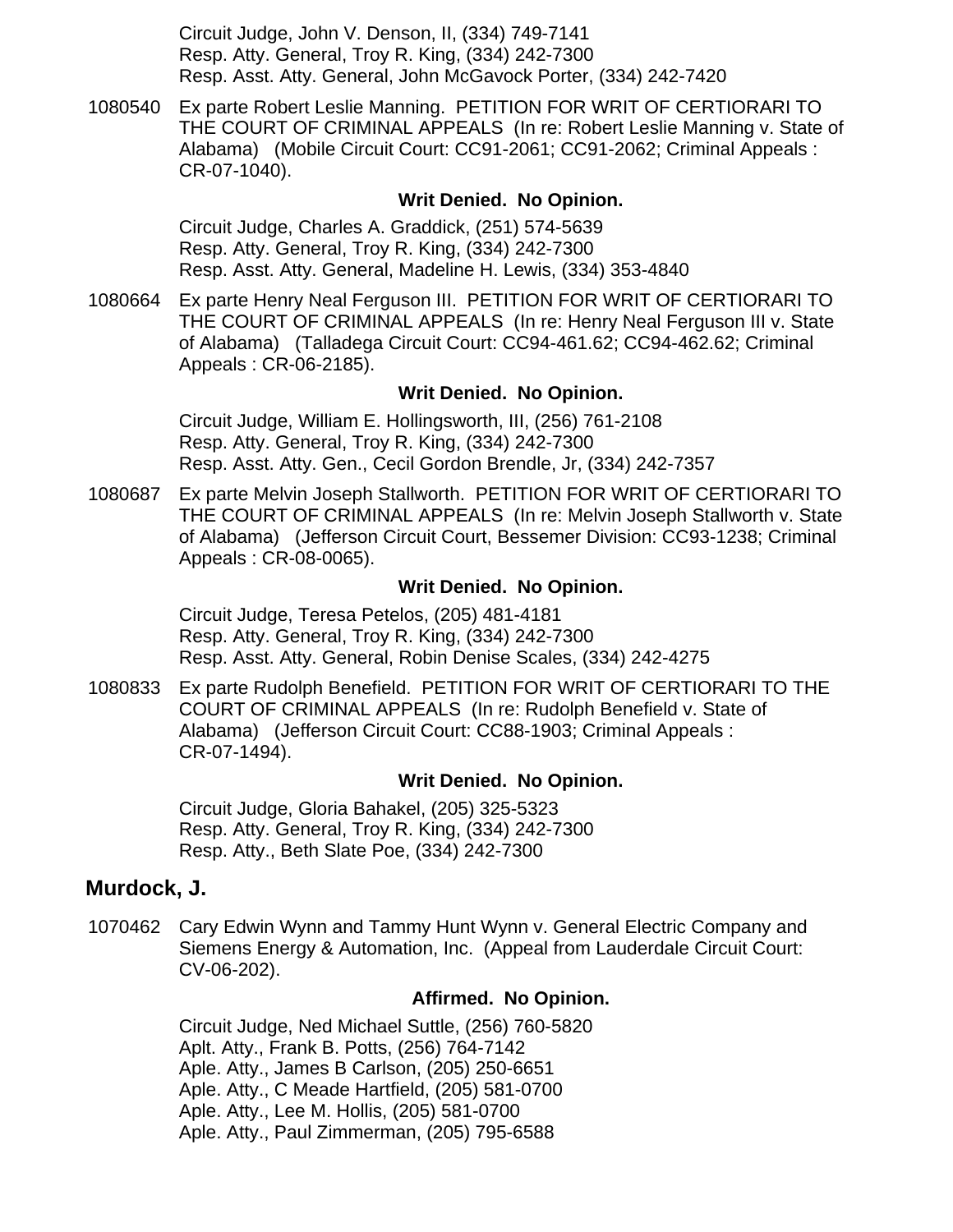[1080652](https://efile.judicial.state.al.us/displaydocs.cfm?no=179929&event=2QT0S1VAE) Ex parte J. G., by and through her guardian ad litem, T. B. PETITION FOR WRIT OF CERTIORARI TO THE COURT OF CIVIL APPEALS (In re: T. B. v. T. H. and S. H.) (Lee Juvenile Court: JU-07-420.01; Civil Appeals : 2071009).

### **[Writ Denied. No Opinion.](https://efile.judicial.state.al.us/displaydocs.cfm?no=179929&event=2QT0S1VAE)**

Pet. Atty., Melissa S. Gowan, (334) 826-0944 Resp. Asst. Atty. Gen., David R. Clark, (334) 361-7750 Resp. Atty., Beverlye Nixon Brady, (334) 821-1894

[1080980](https://efile.judicial.state.al.us/displaydocs.cfm?no=179930&event=2QT0S2OSY) Ex parte C. R. F., Jr. PETITION FOR WRIT OF CERTIORARI TO THE COURT OF CRIMINAL APPEALS (In re: C. R. F., Jr. v. State of Alabama) (Lauderdale Circuit Court: CC07-637; Criminal Appeals : CR-07-1135).

#### **[Writ Denied. No Opinion.](https://efile.judicial.state.al.us/displaydocs.cfm?no=179930&event=2QT0S2OSY)**

[1081000](https://efile.judicial.state.al.us/displaydocs.cfm?no=179932&event=2QT0S30L1) Ex parte T. W. PETITION FOR WRIT OF CERTIORARI TO THE COURT OF CIVIL APPEALS (In re: T. W. v. P. W. and A. W.) (Talladega Juvenile Court: JU-06-100141.04; Civil Appeals : 2080129).

#### **[Writ Denied. No Opinion.](https://efile.judicial.state.al.us/displaydocs.cfm?no=179932&event=2QT0S30L1)**

[1081119](https://efile.judicial.state.al.us/displaydocs.cfm?no=179933&event=2QT0S3M0W) Ex parte Ronald Lenard Kelley. PETITION FOR WRIT OF CERTIORARI TO THE COURT OF CRIMINAL APPEALS (In re: Ronald Lenard Kelley v. State of Alabama) (Mobile Circuit Court: CC07-4731; Criminal Appeals : CR-07-1413).

### **[Writ Denied. No Opinion.](https://efile.judicial.state.al.us/displaydocs.cfm?no=179933&event=2QT0S3M0W)**

Circuit Judge, James C. Wood, (251) 574-8475 Pet. Atty., Barry Johnson Parker, (251) 929-0068 Resp. Atty. General, Troy R. King, (334) 242-7300 Resp. Asst. Atty. General, Marc Alan Starrett, (334) 353-8973

[1081178](https://efile.judicial.state.al.us/displaydocs.cfm?no=179934&event=2QT0S3XAF) Ex parte Jeffry Earl Boles. PETITION FOR WRIT OF CERTIORARI TO THE COURT OF CRIMINAL APPEALS (In re: Jeffry Earl Boles v. State of Alabama) (Bibb Circuit Court: CC04-50.70; Criminal Appeals : CR-08-0083).

# **[Writ Denied. No Opinion.](https://efile.judicial.state.al.us/displaydocs.cfm?no=179934&event=2QT0S3XAF)**

Circuit Judge, Thomas ap Roger Jones, (334) 874-2510 Pet. Atty., Richard M Kemmer, Jr, (205) 926-5304 Resp. Atty. General, Troy R. King, (334) 242-7300 Resp. Asst. Gen. Counsel, John J. Davis, (334) 353-9131

[1081179](https://efile.judicial.state.al.us/displaydocs.cfm?no=179935&event=2QT0S48BZ) Ex parte J. M. PETITION FOR WRIT OF CERTIORARI TO THE COURT OF CIVIL APPEALS (In re: J. M. v. State Department of Human Resources) (DeKalb Juvenile Court: CV-08-14, JU-06-119; Civil Appeals : 2070543).

#### **[Writ Denied. No Opinion.](https://efile.judicial.state.al.us/displaydocs.cfm?no=179935&event=2QT0S48BZ)**

Circuit Judge, Randall L. Cole, (256) 845-8540 District Judge, Steven L. Whitmire, II, (256) 845-8574 Pet. Atty., Dara LaMunyon, (256) 844-4999 Resp. Atty., Tommy Allen French, (256) 845-2250 Resp. Atty., Elizabeth Hendrix, (334) 242-9330

[1081304](https://efile.judicial.state.al.us/displaydocs.cfm?no=179937&event=2QT0S4MTB) Ex parte Christopher Lemone White. PETITION FOR WRIT OF CERTIORARI TO THE COURT OF CRIMINAL APPEALS (In re: Christopher Lemone White, alias v. State of Alabama) (Jefferson Circuit Court: CC05-3117; CC05-3118; Criminal Appeals : CR-07-1667).

### **[Writ Denied. No Opinion.](https://efile.judicial.state.al.us/displaydocs.cfm?no=179937&event=2QT0S4MTB)**

Circuit Judge, Alfred Bahakel, (205) 325-5648 Pet. Atty., Susan Graham James, (334) 269-3330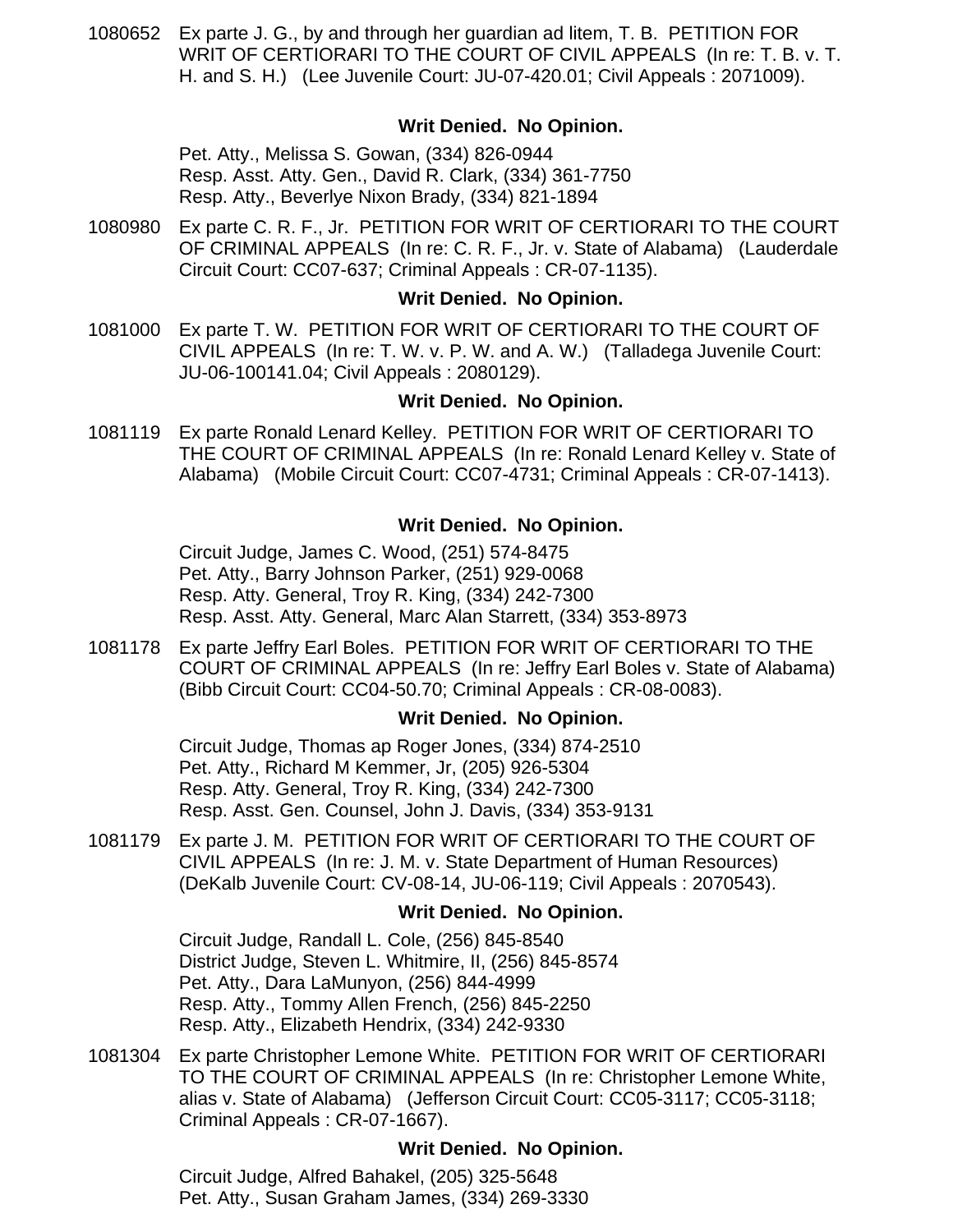Resp. Atty. General, Troy R. King, (334) 242-7300 Resp. Asst. Atty. General, Madeline H. Lewis, (334) 353-4840

[1081331](https://efile.judicial.state.al.us/displaydocs.cfm?no=179939&event=2QT0S4XP5) Ex parte Haywood Earl McIntyre. PETITION FOR WRIT OF CERTIORARI TO THE COURT OF CRIMINAL APPEALS (In re: Haywood Earl McIntyre v. State of Alabama) (Houston Circuit Court: CC08-184; Criminal Appeals : CR-08-0590).

#### **[Writ Denied. No Opinion.](https://efile.judicial.state.al.us/displaydocs.cfm?no=179939&event=2QT0S4XP5)**

Circuit Judge, S. Edward Jackson, (334) 677-4854 Pet. Atty., Tilden Jeffrey Haywood, (334) 793-9009 Resp. Atty. General, Troy R. King, (334) 242-7300 Resp. Asst. Atty. Gen., J Thomas Leverette, (334) 242-7300

### **Shaw, J.**

[1070415](https://efile.judicial.state.al.us/displaydocs.cfm?no=179954&event=2QT0SB9P0) Eufaula Hospital Corporation et al. v. Arleana Lawrence and Lisa Nichols, on behalf of themselves and all others similarly situated (Appeal from Barbour Circuit Court: CV-04-160).

#### **[Order Vacated and Case Remanded.](https://efile.judicial.state.al.us/displaydocs.cfm?no=179954&event=2QT0SB9P0)**

Circuit Judge, L. Bernard Smithart, (334) 775-3408 Aplt. Atty., Jimmy Calton, (334) 687-3563 Aplt. Atty., Jeffrey Grantham, (205) 254-1035 Aplt. Atty., Edward Morris Holt, (205) 254-1102 Aple. Atty., Joseph H. "Jay" Aughtman, (334) 269-2343 Aple. Atty., Brian M Clark, (205) 314-0500

1071394 Jesse Whisenant et al. v. Nina M. King and Daniel B. King (Appeal from St. Clair Circuit Court: CV-06-219).

#### **Affirmed. No Opinion.**

Circuit Judge, Charles E. Robinson, (205) 594-2187 Aplt. Atty., Charles Cleveland, (205) 322-1811 Aple. Atty., Stewart W. McCloud, (205) 251-1193 Aple. Atty., James Ronald Shaw, (205) 251-1193

1071481 Martin H. Turk v. Peter D. Waite (Appeal from Jefferson Circuit Court: CV-06-6621).

#### **Affirmed. No Opinion.**

Circuit Judge, Caryl P. Privett, (205) 325-5388 Aplt. Atty., Carolyn Lam, (205) 324-0223 Aplt. Atty., John D Saxon, (205) 324-0223 Aple. Atty., Lisa Huggins, (205) 975-4881

[1080668](https://efile.judicial.state.al.us/displaydocs.cfm?no=179941&event=2QT0S5C0X) Ex parte Rheem Manufacturing Company. PETITION FOR WRIT OF CERTIORARI TO THE COURT OF CIVIL APPEALS (In re: Rheem Manufacturing Company v Alabama Department of Revenue) (Montgomery Circuit Court: CV-06-1838; Civil Appeals : 2070792).

### **[Writ Denied. No Opinion.](https://efile.judicial.state.al.us/displaydocs.cfm?no=179941&event=2QT0S5C0X)**

Circuit Judge, Truman M. Hobbs, Jr., (334) 832-7147 Pet. Atty., Roy J. Crawford, (205) 716-5293 Pet. Atty., Brian G. Wilson, (205) 716-5273 Resp. Atty., Sabrina Comer, (334) 262-3300 Resp. Atty., Susan Kennedy, (334) 262-3300 Resp. Atty., Pamela B. Slate, (334) 262-3300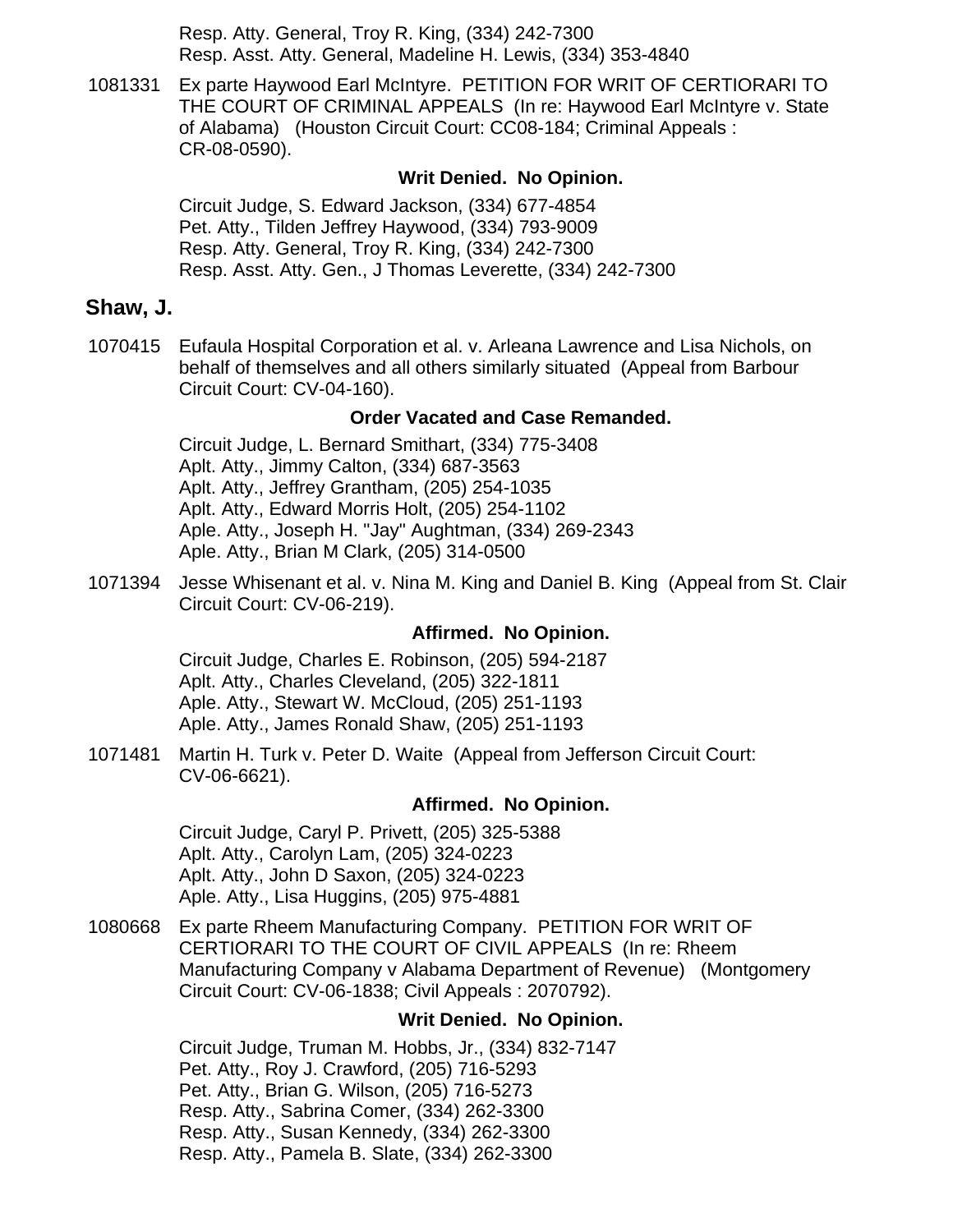[1080717](https://efile.judicial.state.al.us/displaydocs.cfm?no=179942&event=2QT0S5MU4) Ex parte Derrick Woody. PETITION FOR WRIT OF CERTIORARI TO THE COURT OF CRIMINAL APPEALS (In re: Derrick Woody, alias v. State of Alabama) (Chambers Circuit Court: CC-07-132; Criminal Appeals : CR-07-0426).

### **[Writ Denied. No Opinion.](https://efile.judicial.state.al.us/displaydocs.cfm?no=179942&event=2QT0S5MU4)**

[1080756](https://efile.judicial.state.al.us/displaydocs.cfm?no=179943&event=2QT0S5XD6) Ex parte Annis Parrott. PETITION FOR WRIT OF CERTIORARI TO THE COURT OF CRIMINAL APPEALS (In re: Annis Parrott, alias v. State of Alabama) (Macon Circuit Court: CC03-87; Criminal Appeals : CR-06-1756).

### **[Writ Denied. No Opinion.](https://efile.judicial.state.al.us/displaydocs.cfm?no=179943&event=2QT0S5XD6)**

Circuit Judge, Steven R. Perryman, (334) 756-3800 Pet. Atty., T. Robin McIntyre, (334) 745-3223 Resp. Atty. General, Troy R. King, (334) 242-7300 Resp. Asst. Atty. Gen., J Thomas Leverette, (334) 242-7300

[1080778](https://efile.judicial.state.al.us/displaydocs.cfm?no=179945&event=2QT0S6BRL) Ex parte Richard Anthony Martin. PETITION FOR WRIT OF CERTIORARI TO THE COURT OF CRIMINAL APPEALS (In re: Richard Anthony Martin v. State of Alabama) (Cullman Circuit Court: CC05-393; Criminal Appeals : CR-06-1695).

### **[Writ Denied. No Opinion.](https://efile.judicial.state.al.us/displaydocs.cfm?no=179945&event=2QT0S6BRL)**

Circuit Judge, Harry Frank Brunner, Jr., (256) 775-4653 Pet. Atty., Ben E. Bruner, (334) 323-4462 Resp. Atty. General, Troy R. King, (334) 242-7300 Resp. Asst. Atty. Gen., Andy Scott Poole, (334) 242-7300

[1080799](https://efile.judicial.state.al.us/displaydocs.cfm?no=179946&event=2QT0S6MEC) Ex parte Mark Anthony Chandler. PETITION FOR WRIT OF CERTIORARI TO THE COURT OF CRIMINAL APPEALS (In re: Mark Anthony Chandler v. State of Alabama) (Madison Circuit Court: CC92-2244.69; Criminal Appeals : CR-07-1092).

### **[Writ Denied. No Opinion.](https://efile.judicial.state.al.us/displaydocs.cfm?no=179946&event=2QT0S6MEC)**

Circuit Judge, Laura W. Hamilton, (256) 532-3631 Resp. Atty. General, Troy R. King, (334) 242-7300 Resp. Asst. Atty. Gen., J Thomas Leverette, (334) 242-7300

[1080839](https://efile.judicial.state.al.us/displaydocs.cfm?no=179947&event=2QT0S70OF) Ex parte Rodney Deyampuse Averhart. PETITION FOR WRIT OF CERTIORARI TO THE COURT OF CRIMINAL APPEALS (In re: Rodney Deyampuse Averhart v. State of Alabama) (Jefferson Circuit Court: CC91-1698; Criminal Appeals : CR-07-1672).

#### **[Writ Denied. No Opinion.](https://efile.judicial.state.al.us/displaydocs.cfm?no=179947&event=2QT0S70OF)**

Circuit Judge, J. William Cole, (205) 325-5290 Resp. Atty. General, Troy R. King, (334) 242-7300 Resp. Atty., Beth Slate Poe, (334) 242-7300

[1081343](https://efile.judicial.state.al.us/displaydocs.cfm?no=179948&event=2QT0S7GPZ) Ex parte Lorenza Bedgood. PETITION FOR WRIT OF CERTIORARI TO THE COURT OF CIVIL APPEALS (In re: Lorenza Bedgood v. Ecelia McConico and David Bedgood) (Butler Circuit Court: CV-01-75; Civil Appeals : 2080060).

#### **[Writ Denied. No Opinion.](https://efile.judicial.state.al.us/displaydocs.cfm?no=179948&event=2QT0S7GPZ)**

Circuit Judge, H. Edward McFerrin, (334) 382-3621 Resp. Atty., N.J. Cervera, (334) 566-0116 Resp. Atty., Ruth Pawlik, (334) 566-0116 Resp. Atty., Jason Terry Simmons, (334) 383-0009 Resp. Atty., J. McGowin Williamson, (334) 382-2635